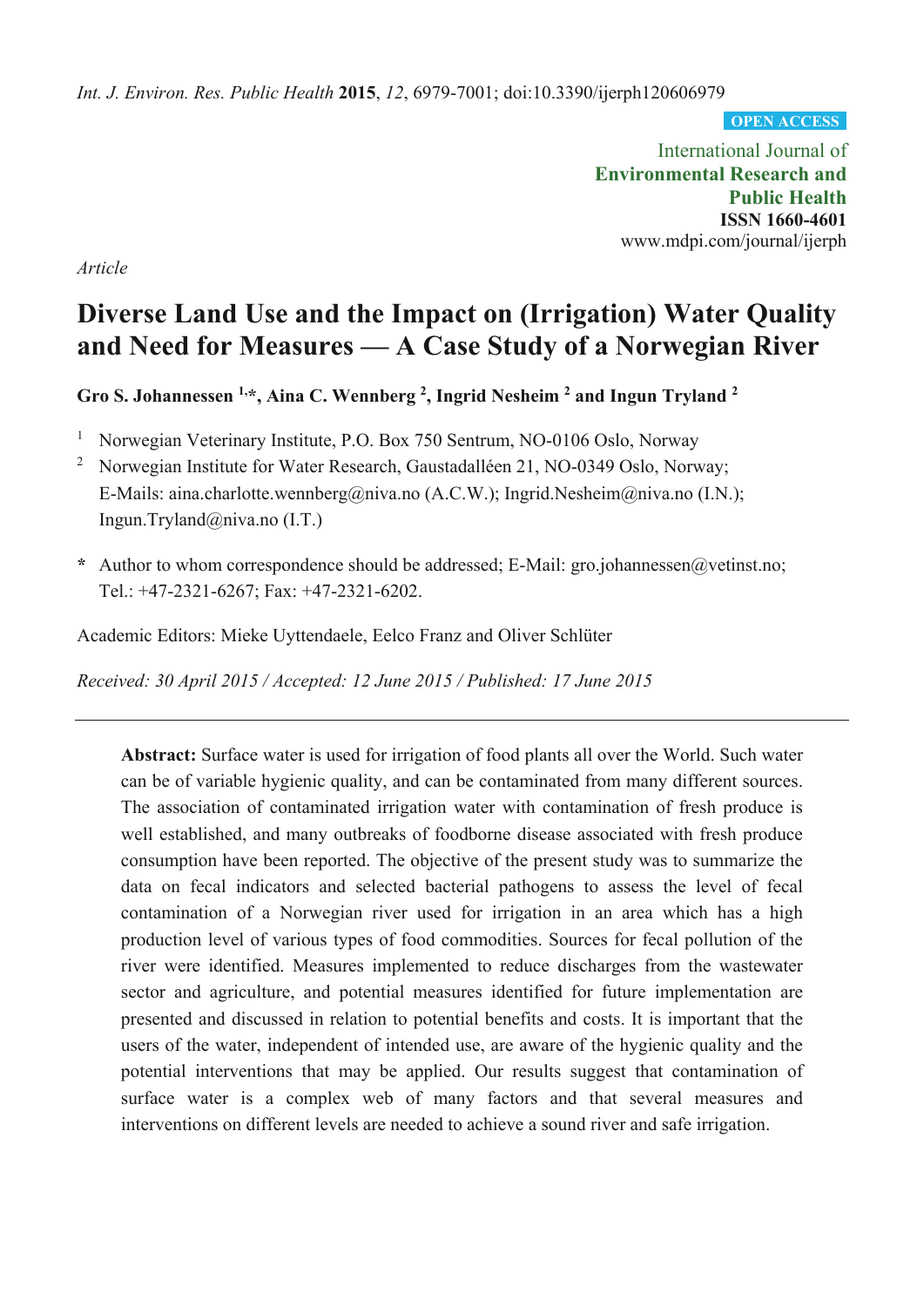**Keywords:** water quality; fecal indicator bacteria; *E. coli*; municipal measures; irrigation water; fecal contamination source

#### **1. Introduction**

Water is essential for the production of food plants and surface water is used for irrigation all over the World. However, such water can be of variable hygienic quality with respect to occurrence of pathogenic microorganisms and indicators of fecal contamination, e.g., depending on source, weather conditions, topology, and proximity to livestock [1,2]. Surface water can be contaminated from many different sources, such as direct fecal contamination from humans (e.g., from combined sewer overflows (CSOs) during heavy rain or inadequate treatment by on-site wastewater treatment plants) and animals (livestock and wild animals), extreme weather events such as flooding or indirectly from run-off from pastures, sewage leakage, *etc.* Outbreaks of infections associated with contaminated drinking water are well known (e.g., [3,4]) and the association of use of contaminated water for irrigation with contamination of fresh produce is also well established [5,6]. This contamination is especially risky if the fresh produce is typically consumed raw, without risk-reducing measures such as heat treatment. Typical examples of vegetable food consumed raw are lettuce and other leafy greens, berries and fruits. There was an outbreak of *E. coli* O157:H7 infections in Sweden associated with lettuce, which was linked to the use of contaminated irrigation water from a river. Investigations indicated that the water was contaminated from a farm keeping cattle upstream of the irrigation water intake [7].

In Norway, surface water and overhead irrigation are commonly used in open field production of fresh produce such as lettuce. According to the national quality assurance system for agriculture (KSL) [8] farmers are required to analyze at least one water sample each season for *E. coli*, to document the hygienic quality of the irrigation water, although no specifications are given as for when to test the water. There are also other aspects included in KSL such as awareness of origin of contamination and protection of the water source.

Within the EU, four directives regulate water quality: (i) The Water Framework Directive (WFD) [9] aimed at ensuring the good ecological status of waters, (ii) The Urban Waste Water Directive [10] which concerns the collection, treatment and discharge of urban waste water, this directive has a direct bearing on the contamination of bacteria in waters, (iii) The Nitrate Directive [11] has a focus on the prevention of nitrate pollution from agriculture in ground and surface waters; and (iv) The Bathing Water Directive (BWD) [12] which requires Members States to monitor bathing water for at least two fecal bacteria parameters and to inform the public about the status of bathing water. However, no European directive focuses on the hygienic quality of irrigation water and no common European standard applies. In Norway, the municipality is the competent pollution control authority for waste water emissions from individual houses and smaller waste water treatment plants (WWTPs) in towns, while the County Governor is the competent authority for emissions from WWTPs in larger towns and cities. A number of laws and regulations adhere to the wastewater sector including, the Pollution act [13], the Pollution Control Regulations [14], the Water Resources Act [15]. The Planning and Building Act [16] regulates, among other things all planning within the water and wastewater sector. There are also rules for the use of fertilizers [17] and a Regulation for the use of organic manure [18]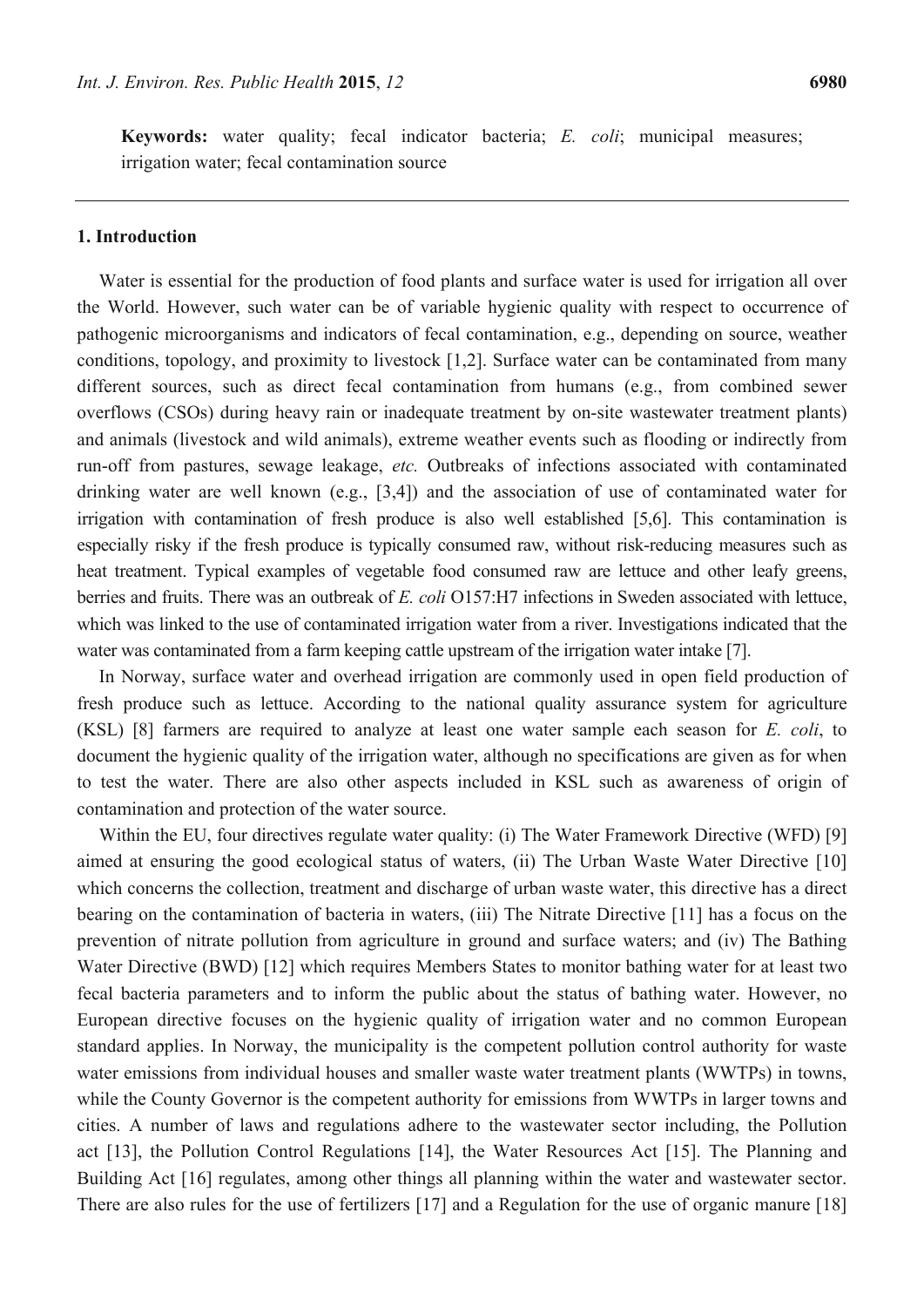which are relevant for reducing diffuse pollution from agriculture. Fertilizers are commonly distributed on the fields three times during the season: The first time in early spring (April or May), but not on frozen soil; the second time after the first harvest, and the third time after the second harvest. The regulation for the use of organic manure [18] states that manure shall not include *Salmonella* or infective parasite eggs, and the number of thermotolerant coliform bacteria shall be less than 2500 cfu/g dry matter. Products have to be stabilized in order not to cause environmental problems during use and storage. In addition the municipality may issue local regulations if necessary to improve water quality conditions, and the municipality shall adopt sanctions by violation. The Lier municipality Regulations for Water and Sewage Fees [19] give the municipality the authority to levy water and sewage charges.

The municipality of Lier (study area) is situated within a river basin which on Norwegian terms yields a high production of various types of fruits, berries, and vegetables. The Lier River, a river which has been used for fishing, bathing and for irrigation of fields since historic times, runs along the middle of the municipality. Depending on the season, irrigation is normally required for plant production in southern Norway. The harvest season for leafy greens is from May to the end of September, and irrigation is normally applied if required throughout this period. The normal mean daily temperature in the study area varies between 10  $^{\circ}$ C (May) to 16  $^{\circ}$ C (July) with a monthly precipitation between 60 mm (May) and 100 mm (September) [20]. Presently, the river basin includes a small urban center (Lierbyen), scattered settlements and livestock and vegetable farmers. The Lier River is characterized as a fecally contaminated river. Several research projects (performed in 2000, 2006 and 2012) provide data about the occurrence of fecal indicator organisms (FIOs—In this study fecal coliforms and *E. coli*) and enteric bacterial pathogens in the river. The Lier municipality has carried out routine monitoring for FIOs since 2004, e.g., in connection with work for fulfilling the requirements in the WFD.

Furthermore, the municipality has implemented a number of measures in the recent decade to improve the water quality in the river. Several more are in the pipeline, while others have been identified for evaluation. The objective of the present study was to summarize the data on fecal indicators and selected enteric bacterial pathogens, to assess the level of fecal contamination in the river and its variation, with focus on the impact of weather conditions before sampling, as well as changes in land use in the catchment area. Measures implemented the recent decades to reduce the discharges from the wastewater sector and agriculture, and potential measures identified for future implementation are presented in this paper and discussed related to potential benefits and costs.

#### **2. Experimental Section**

#### *2.1. Study Area*

The catchment area of Lier River covers  $310 \text{ km}^2$ . It consists of forest, agricultural area  $(39 \text{ km}^2)$ and some densely populated areas as shown in Figure 1. About 22,000 people live in the catchment area and the agriculture consists of both plant production (cereals, vegetables and fruits) and animal husbandry. A total of 34 irrigation systems using water from the Lier River and tributaries were reported in a public report on water administration from 2012 [21]. The municipality is the second largest producer of vegetables and berries in open fields and the largest greenhouse producer for fresh produce [22].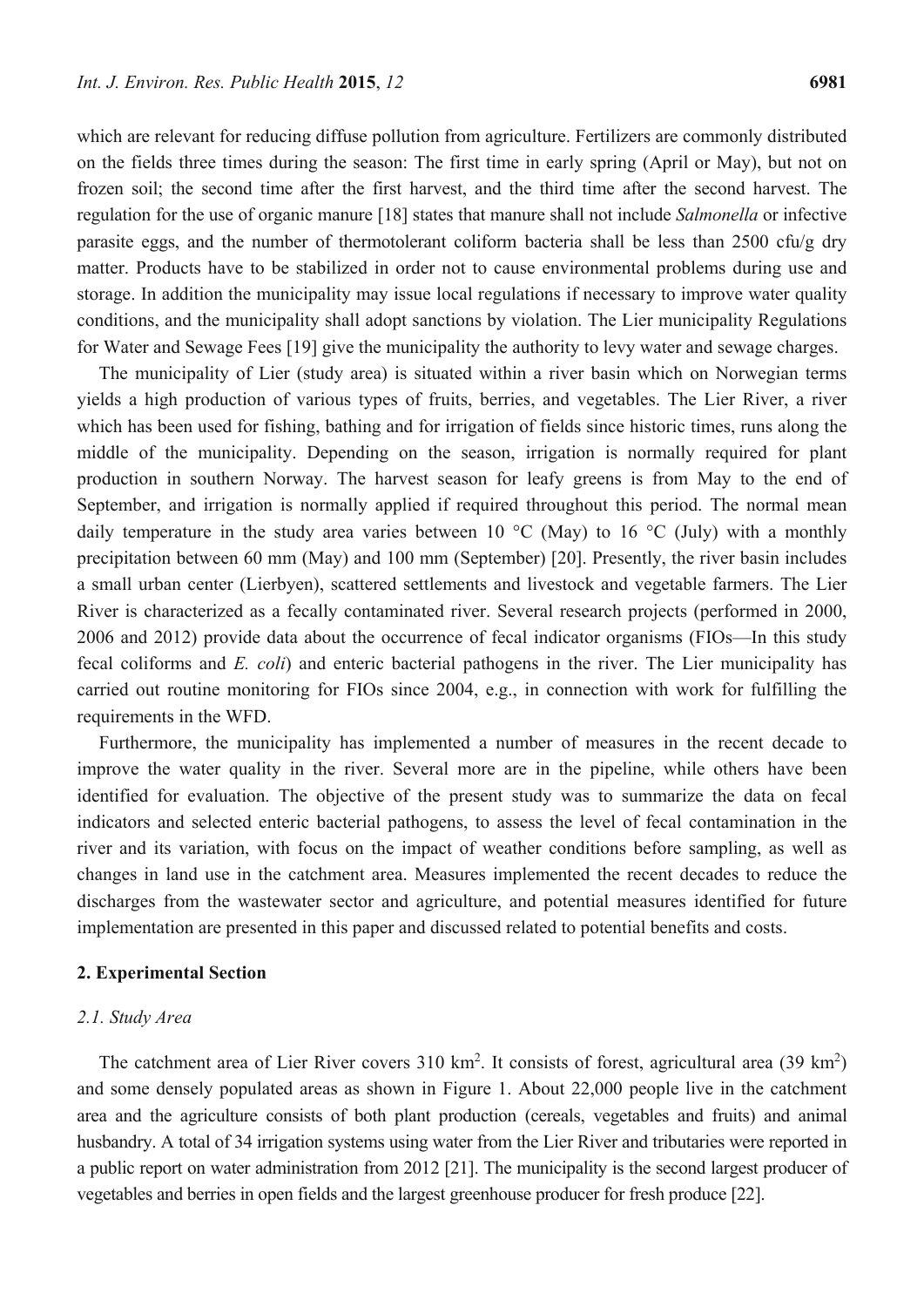The Lier River runs in a ravine valley with an outlet to the Drammensfjorden fjord; it is approximately 40 km long and has about 25 tributaries. The water flow in the river is regulated to keep a minimum water flow of  $0.7 \text{ m}^3/\text{s}$  in the period 15 May to 15 September to protect salmonid fish in the river, and 0.2 m<sup>3</sup>/s for the rest of the year (average flow 2.02 m<sup>3</sup>/s) [23]. Water can be led by a tunnel from a freshwater lake outside the catchment area to maintain the minimum water flow. During warm summer days, when fields are irrigated, the water flow may typically be about  $1 \text{ m}^3$ /s (close to this minimum water flow). In periods with heavy rainfalls and snow-melting, the water flow may increase to above  $100 \text{ m}^3$ /s and affect certain agricultural areas with flooding.

#### *2.2. Water Samples*

Since 2004 Lier municipality has collected water samples from the Lier River on pre-set dates approximately once a month during snow and ice free periods at five different places (Figure 1). Until June 2012 the samples were analyzed for fecal coliform bacteria, while from July 2012, samples were analyzed *E. coli* (hereafter FIOs) as an improvement of the routine as *E. coli* is a more reliable indicator than fecal coliforms*.*



**Figure 1.** Study area: The Lier River catchment area with different land cover types, the four municipal WWTPs and the municipal river sampling points.

Analysis results have been uploaded to a public database [24], and data from the period 2006 until 2012 were used in this study. The irrigation water samples were collected in three different projects during growth seasons in 2000, 2006 and 2012, all focusing on food safety in primary production of lettuce (and strawberries in 2012). The samples were either collected directly from the water source or from spreaders if in use. Farm A is located upstream river sampling spot 5, farm B is located between river sampling spot 2 and 3, while farms C and D between river sampling spot 1 and 2. The sampling periods and the parameters analyzed are listed in Table 1.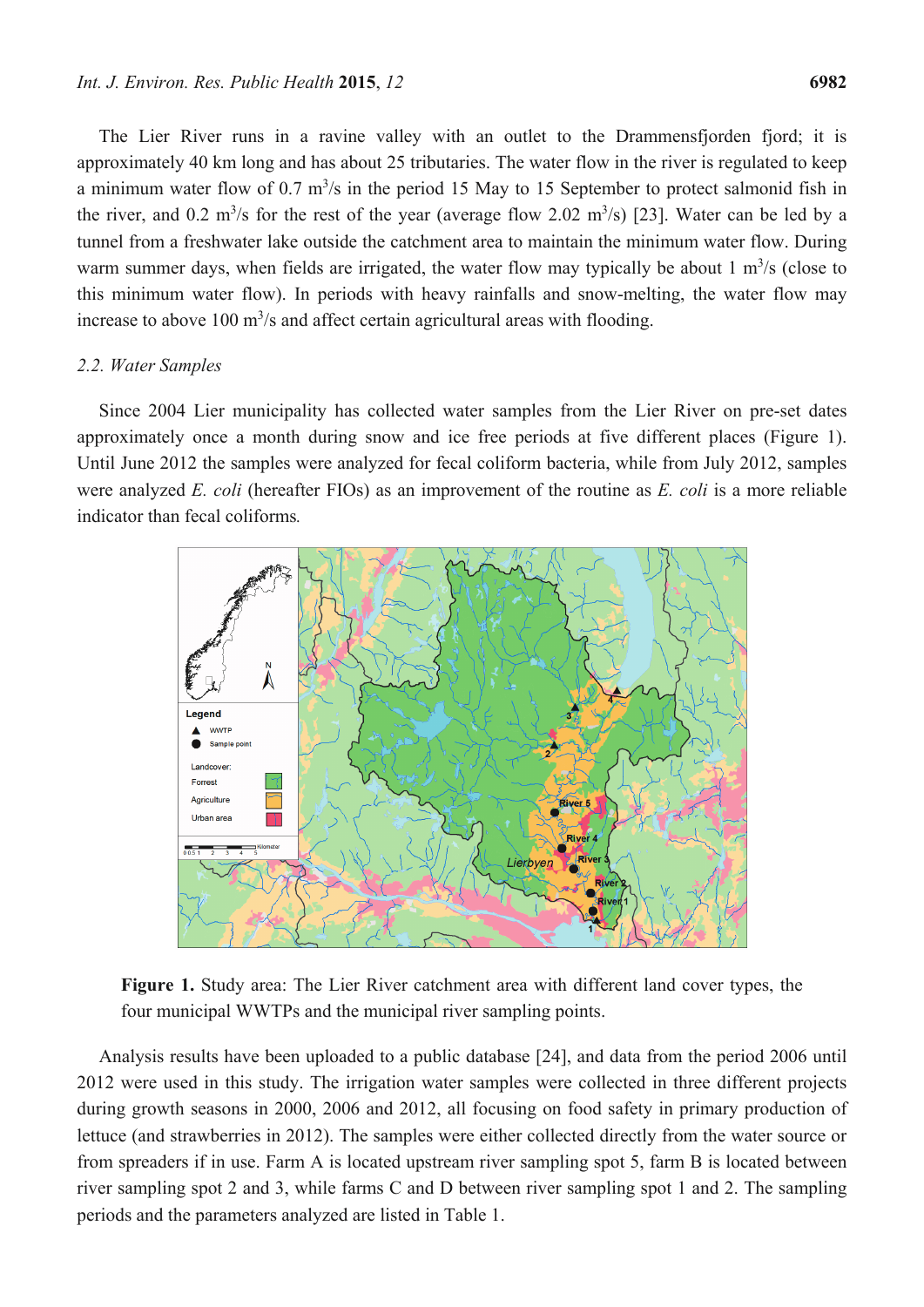|        | <b>Sampling Period</b> | <b>Indicator Bacteria</b>   |         | Pathogens     | <b>Total Number</b> |                                        |
|--------|------------------------|-----------------------------|---------|---------------|---------------------|----------------------------------------|
| Farms  |                        | <b>Pres.</b> $E$ . coli $*$ | E. coli | Campylobacter | <b>Salmonella</b>   | of Samples Per<br><b>Farm Per Year</b> |
| Farm A | 19 06 - 09 08 2000     | X                           | $ND**$  | ND            | X why different?    | 16                                     |
|        | 29 05 - 28 08 2006     | ND.                         | X       | X             | X                   | 19                                     |
| Farm B | 18 06 - 04 07 2012     | ND.                         | X       | X             | X                   | $\overline{4}$                         |
| Farm C | 19 06 - 09 08 2000     | X                           | ND      | ND.           | X                   | 17                                     |
| Farm D | 19 06 - 09 08 2000     | X                           | ND.     | ND.           | X                   | 16                                     |
|        | 21 05 - 24 09 2012     | ND.                         | X       | X             | X                   |                                        |

**Table 1.** Sampling periods and parameters analysed for the separate farms.

**\*** Norwegian Standard 4792:1990. Water analysis—Thermotolerant coliform bacteria and presumptive *E. coli*. Membrane filtration method [25]; **\*\*** Not done.

#### *2.3. Bacteriological Methods*

The samples were analyzed for FIOs using the same methods; for fecal coliforms/presumptive *E. coli* a membrane filtration method was used [25], while *E. coli* was quantified by the MPN method Colilert-18 (IDEXX Laboratories, Wilmington, DE, USA) [26]. The irrigation water was tested for the presence/absence of *Campylobacter* spp. and *Salmonella* by filtering known volumes of water (500 mL in 2006 and 1 liter in 2012) through a 0.45 μm filter (Millipore, Billerica, MA, USA), followed by incubation of the filters using the NMKL methods for *Campylobacter* and *Salmonella* [27,28].

#### *2.4. Population, Land Use, and Meteorological Data*

Statistics describing the population, land use and agriculture including livestock in Lier municipality were collected from Statistics Norway [29] to describe trends in agriculture and changes in possible bacterial pollution sources in the study period from year 2000 until 2012. Data on grazing land and number of livestock in grazing land were collected from Norwegian forest and landscape institute map AR50 [30]. Document analysis of public reports from the catchment area describing the water quality situation in the river, the various pollution sources from the sewer and waste water treatment system and from agricultural sources have been used for a first evaluation of the fecal bacteria situation in the river [31,32]. These reports also provide information on already implemented, and on planned measures for achieving good ecological status in the river. Other types of data collection techniques include a combination of several informal conversations and semi-structured interviews on the phone, and at meetings in Lier municipality with the Agricultural Office, the Wastewater Treatment Offices and with farmers. Data on precipitation from the Lier weather station was collected from LMT [33] (adjusted for summer time, 24 h values).

#### *2.5. Statistical Analysis*

The bacterial concentrations were log<sub>10</sub> transformed before analysis. To look at trends in irrigation water quality in the study period, only results from months with irrigation were included in the analysis. Extra samplings in addition to the monthly sample were excluded from the plot to prevent specific events from affecting/influencing the statistical analysis.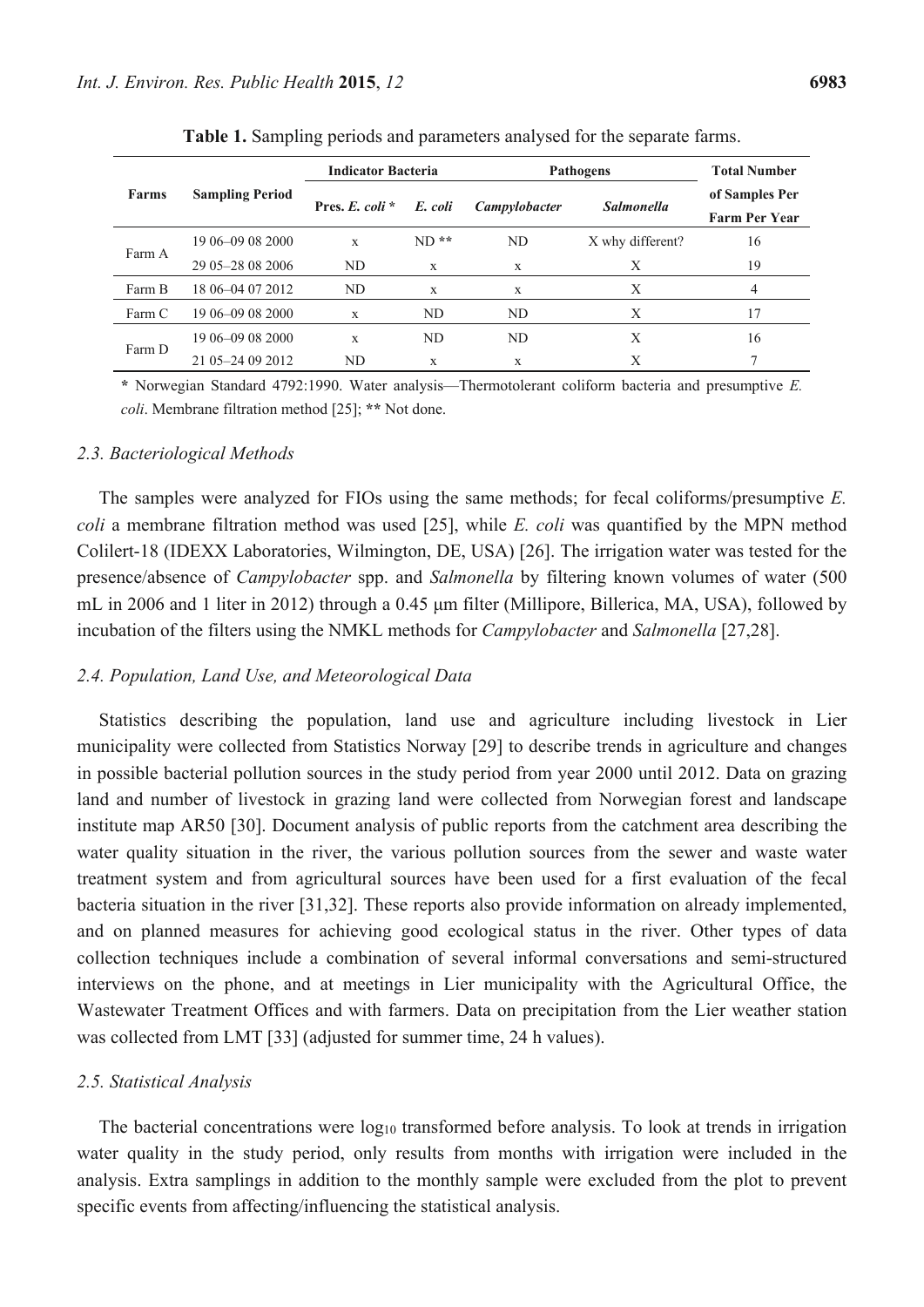The sampling results for each river sampling site were plotted against sampling date, and a linear regression was performed in MS Excel. A null hypothesis testing using t distribution and  $n - 2 = 35$ degrees of freedom was performed to assess whether there was a significant reduction or increase in fecal bacterial concentrations over time within a 95% confidence interval ( $t$  score  $\pm$  1.690).

A paired two tailed *t*-test was done in excel to compare the water quality in the five different river samples. Results are expressed as average difference in concentrations  $\pm 95\%$  confidence interval (CI) calculated based on *t*-distribution in Excel. A two-tailed *t*-test with unequal variances was used to compare the water quality of farm samples to the nearest river sample location.

## **3. Results**

In this section we present data from municipal monitoring of the river water, and irrigation water samples collected in three research projects together with measures taken to fulfill the WFD. Since the microbiological pollution is assumed to be of both human and animal origin, expected pollution sources are presented together with measures taken to improve the water quality in the river.

#### *3.1. Water Quality Trends in Lier River*

The trends in numbers of fecal indicators in the irrigation period at the different sampling locations are shown in Figure 2 and Table 2. The FIO concentrations were significantly higher in sampling spots downstream of Lierbyen compared to sampling spots upstream of Lierbyen. On average the fecal bacterial concentration increased with  $0.53 \pm 0.14$  log<sub>10</sub> cfu/100 mL ( $p = 0.003$ ,  $N = 37$ ) from river sampling point 5 to sampling point 4 which is located upstream of Lierbyen, and with  $0.35 \pm 0.17$ log<sub>10</sub> cfu/100 mL ( $p = 0.045$ ,  $N = 37$ ) from river sampling point 4 (upstream of Lierbyen) to river sampling point 3 located downstream of Lierbyen. There was no significant difference between the three river sampling points downstream of Lierbyen ( $p = 0.73$  and 0.91 for river sampling points 3 *vs.* 2 and 2 *vs.* 1, respectively). The general trend from 2006 until 2013 also split between sampling spots upstream of Lierbyen and downstream of Lierbyen with a slightly decreasing bacterial concentration (significant only for river sampling point 4) and a slight increase in bacterial concentrations (significant only for river sampling point 2). The overall trend is the same when excluding samples taken on days where the farmers are less likely to use irrigation water (minimum 10 mm rainfall during the last 3 days or minimum 5 mm rainfall during the last 24 h), see Table 3 (20 samples). However, the trends are a little stronger and the decreasing concentration trend is significant also for river sample 5. The average concentration of all samples is lower for the dry weather samples compared to all samples. For all sampling locations there was a large variation in the FIO concentrations measured, reflecting fluctuations in water flow, weather conditions and pollution sources and sizes.

The daily rainfall and sampling results for two of the study years 2006 and 2012 are presented in Figure 3. No data existed from 2000. A larger variation in concentrations of FIOs in the samples can be observed in 2012 compared to 2006 when the levels were less variable. The season 2012 was characterized by more frequent rainfall compared to 2006 which was warm and dry.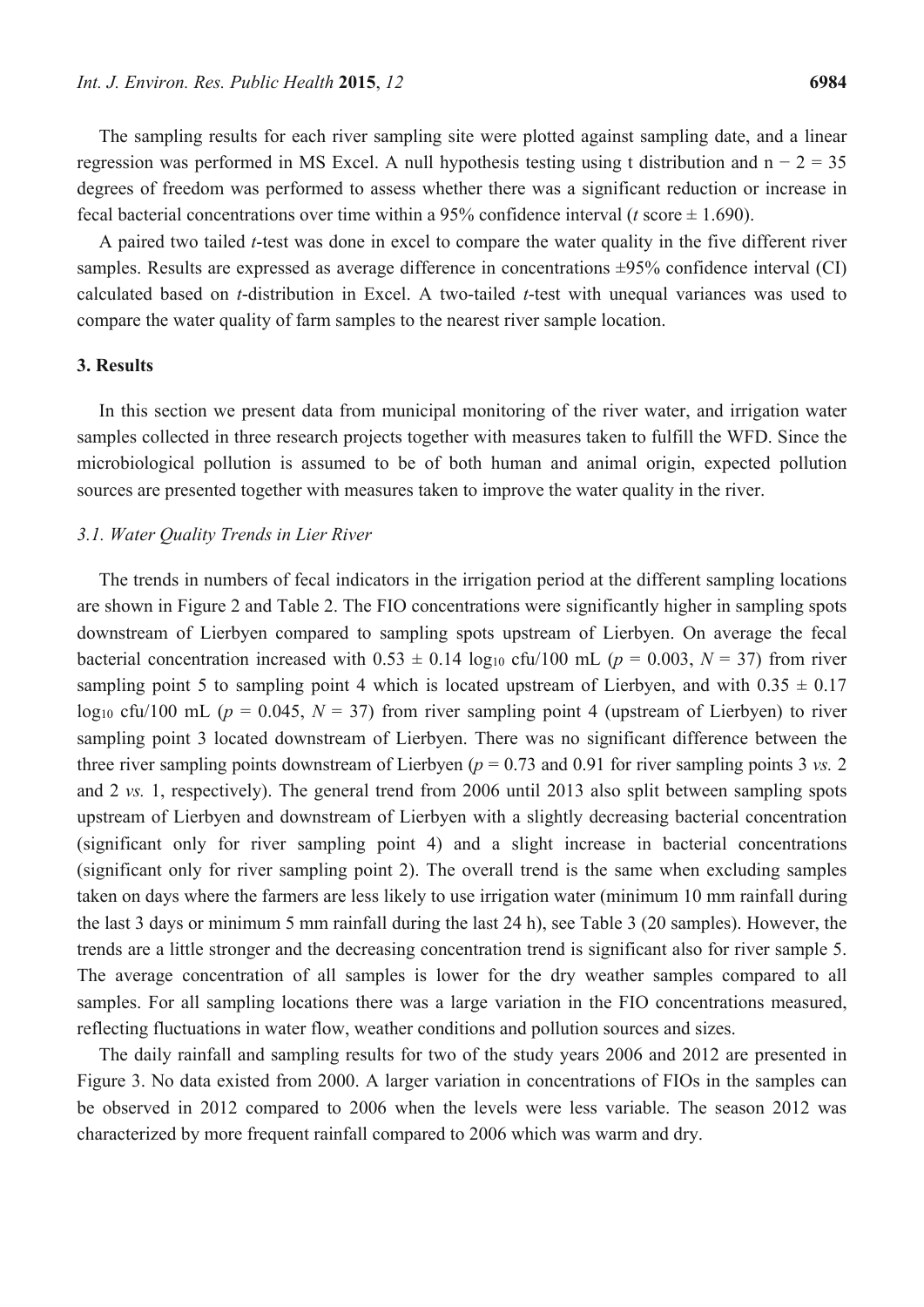

**Figure 2.** Monthly samples of fecal coliforms or *E. coli* (log<sub>10</sub> cfu/100 mL) sampled by the municipality in the irrigation period (May to September).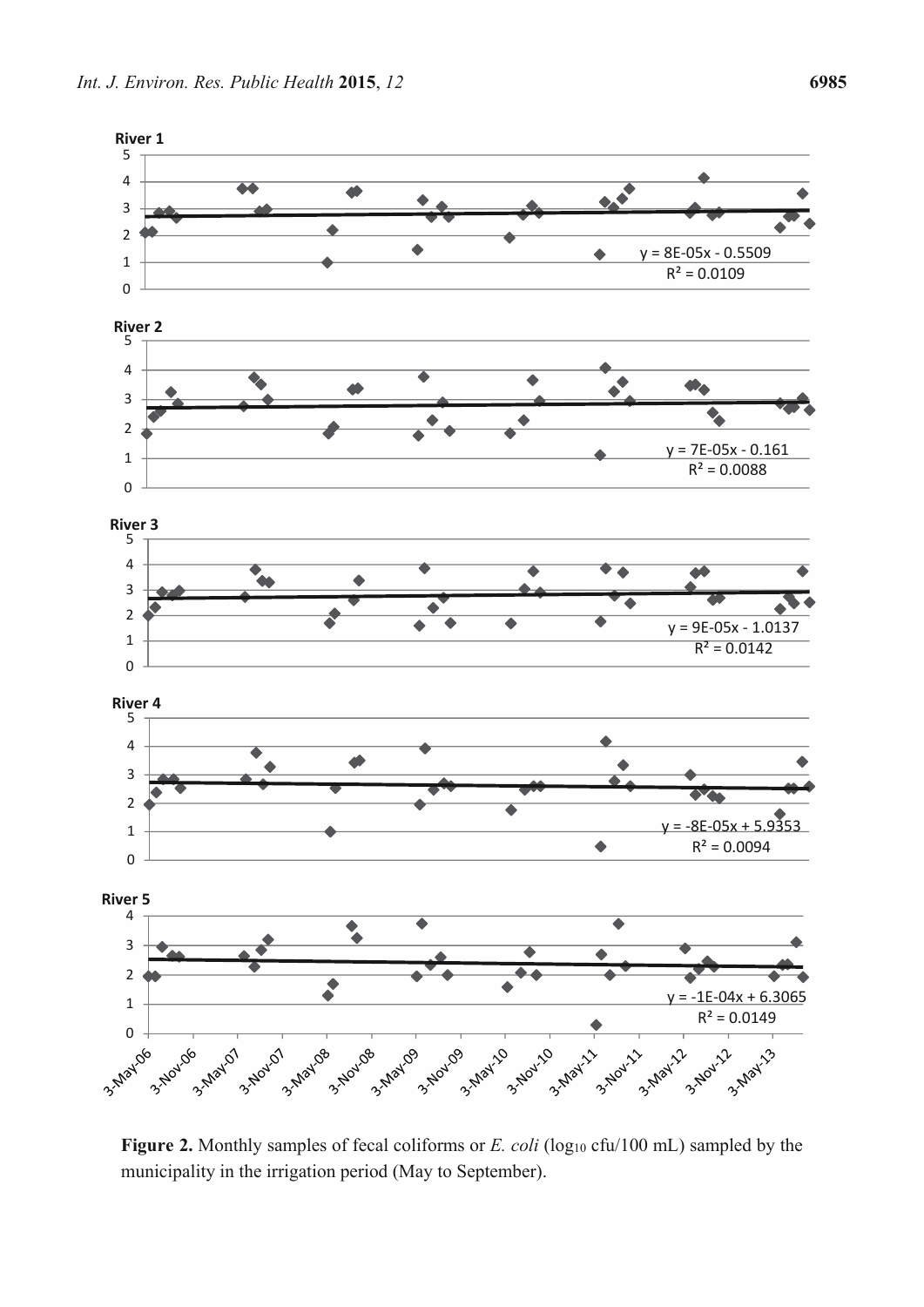



Figure 3. (a) daily rainfall (mm) and fecal coliforms (log<sub>10</sub> cfu/100 mL) in municipal samples from 2006 and (**b**) daily rainfall and fecal coliforms or  $E$ . *coli* (log<sub>10</sub> cfu/100 mL) from 2012.

**Table 2.** Average and variance of fecal bacterial concentrations (log<sub>10</sub> cfu/100 mL) in river samples 1 to 5 with linear regression analysis  $(Y = ax + b)$  and result of null hypothesis based on *t*-distribution (37 samples analyzed for each river sampling spot).

| <b>Samples</b>     | Average | Variance      | a                   | $\mathbf b$ | $\mathbf{R}^2$ | R    | t obs   | Significant $t = \pm 1.69$ |
|--------------------|---------|---------------|---------------------|-------------|----------------|------|---------|----------------------------|
| River 1            | 2.83    | $10-42$       | $8 \times 10^{-5}$  | $-0.55$     | 0.0109         | 010  | 0.58    | no                         |
| River 2            | 2.82    | $11-41$       | $7 \times 10^{-5}$  | $-0.16$     | 0.0088         | 0.09 | 196     | yes                        |
| River 3            | 2.80    | $16-39$       | $9 \times 10^{-5}$  | $-1.01$     | 0.0142         | 0.12 | 1.55    | no                         |
| River <sub>4</sub> | 2.62    | $0,5-4,2$     | $-8 \times 10^{-5}$ | 594         | 0 0 0 9 4      | 010  | $-1.80$ | yes                        |
| River 5            | 2.40    | $0, 3 - 3, 7$ | $-1 \times 10^{-4}$ | 631         | 0 0 1 4 9      | 0.12 | $-135$  | no                         |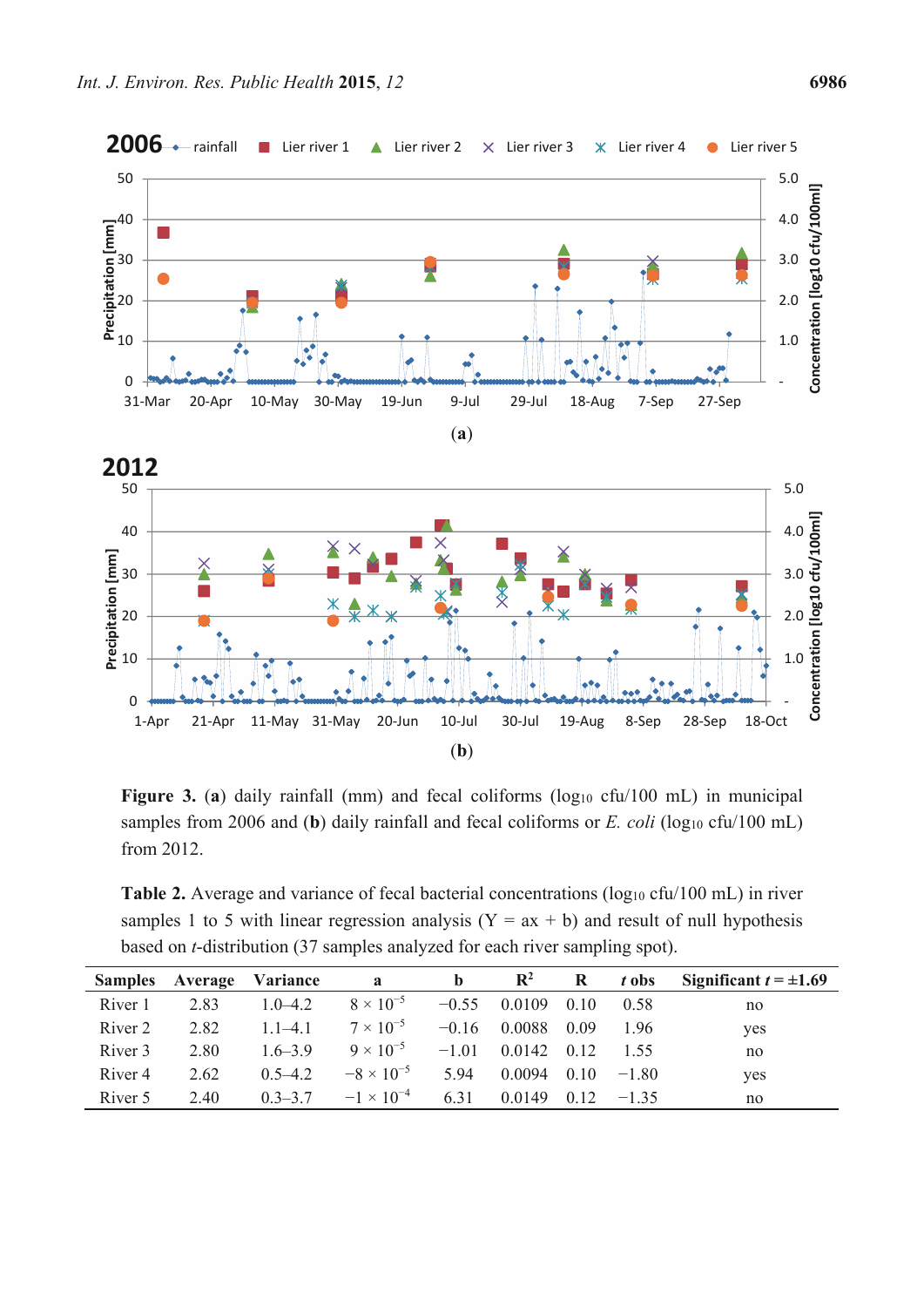| <b>Samples</b>     | Average | Variance    | a                   | b       | $\mathbf{R}^2$ | R       | t obs    | Significant $t = \pm 1.734$ |
|--------------------|---------|-------------|---------------------|---------|----------------|---------|----------|-----------------------------|
| River 1            | 2.5     | $10-42$     | $3 \times 10^{-3}$  | $-8,39$ | 0101           | 0 3 1 7 | 0 0 9 4  | No                          |
| River 2            | 2.47    | $11-35$     | $1 \times 10^{-4}$  | 2.25    | 0.022          | 0.148   | 11 160   | Yes                         |
| River 3            | 2.54    | $16 - 37$   | $2 \times 10^{-4}$  | $-4.58$ | 0.047          | 0.217   | 1616     | N <sub>0</sub>              |
| River <sub>4</sub> | 2.26    | $0,5-3,3$   | $-5 \times 10^{-5}$ | 4 1 9   | 0.004          | 0.065   | $-3,537$ | Yes                         |
| River 5            | 2.03    | $0, 3-3, 2$ | $-2 \times 10^{-4}$ | 8.11    | 0.046          | 0.213   | $-2.940$ | Yes                         |

**Table 3.** Average and variance of fecal bacterial concentrations (log<sub>10</sub> cfu/100 mL) in only dry weather river samples 1 to 5 with linear regression analysis  $(Y = ax + b)$  and result of null hypothesis based on *t*-distribution (20 samples analyzed for each river sampling spot).

## *3.2. Results from Analysis of Irrigation Water*

The results from the individual farms are presented in Figure 4 [34,35]. The results indicate a large variation of the numbers of indicator bacteria in the water, ranging from below 0 log<sub>10</sub> cfu/100 mL to more than 3.83 log<sub>10</sub> cfu/100 mL. However, it can be observed that most of the water samples have levels of indicator bacteria between approximately 2 and 3.5  $log_{10}$  cfu (MPN)/100 mL. When comparing results from the analysis of irrigation water samples collected in the source (*i.e.*, the river) with the results from the closest municipal sampling point, no statistically significant difference could be observed (2006: Farm A: *p*: 0.90) (2012: Farm B: *p* 0.58 and 0.32 and D: *p* 0.23 and 0.36).

Pathogenic bacteria were also occasionally isolated from the water, with *Campylobacter spp*. Being isolated from six samples (three in 2006 and three in 2012 ) and *Salmonella* from three samples (one in 2006 and two in 2012) [35]. In some cases, peaks in numbers of fecal indicators follow directly after heavy rainfall, but this is no always the case. There are also no obvious association between presence of pathogens and rainfall. For example for farm B in 2012, both *C. jejuni* and *Salmonella* Newport were isolated after a period with no precipitation.



**Figure 4.** *Cont.*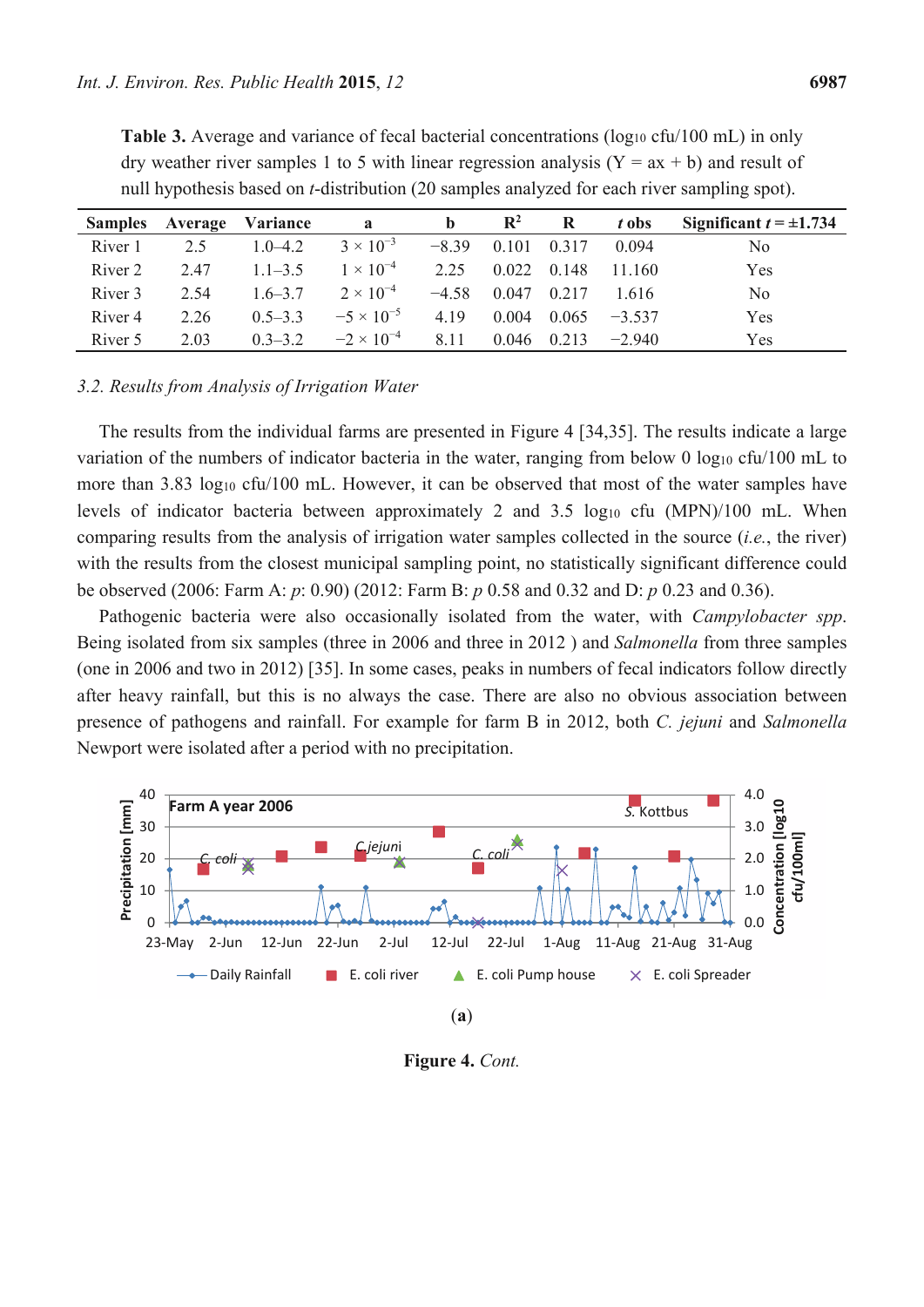

**Figure 4.** *Cont.*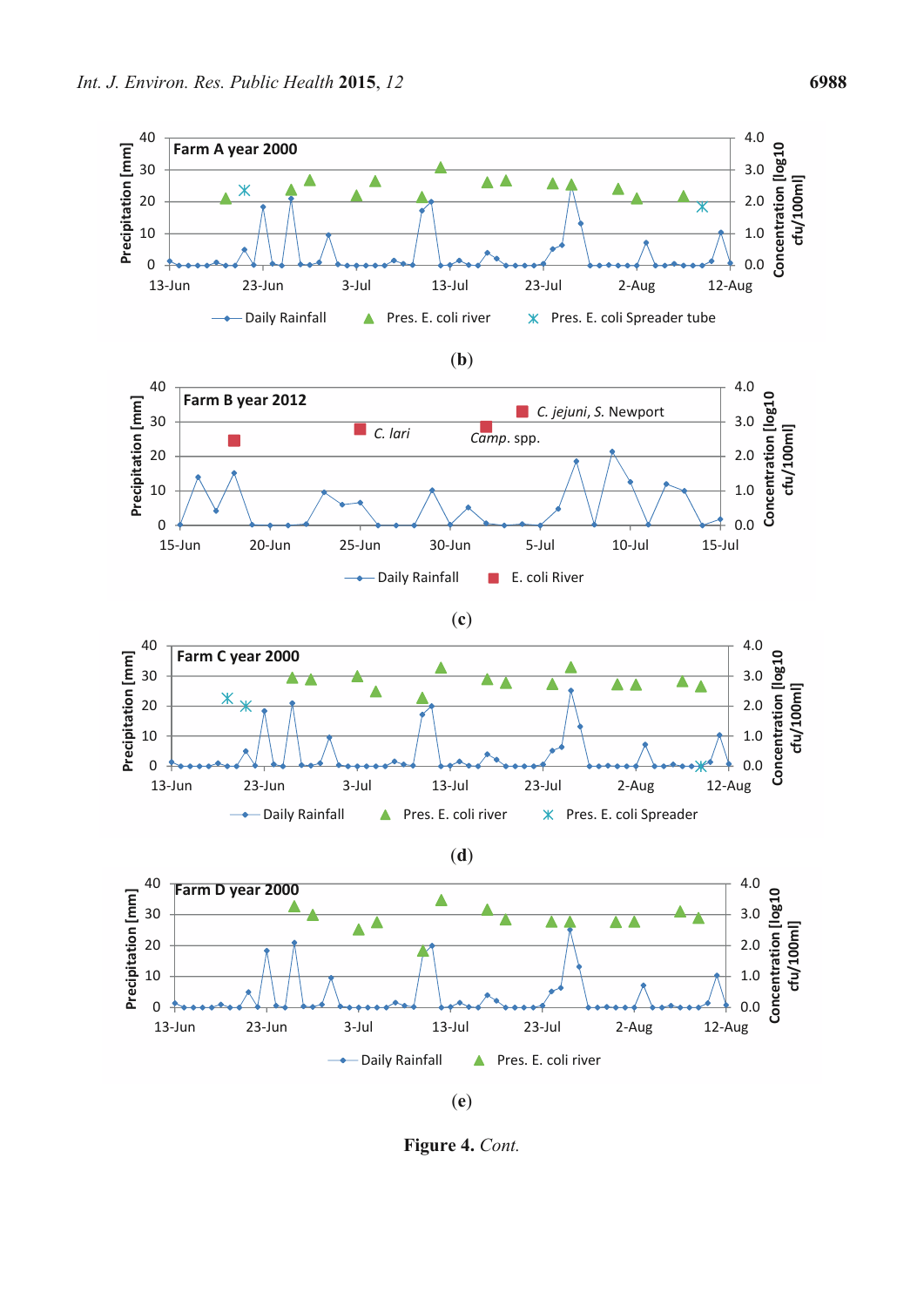

Figure 4. Daily rainfall, concentration of FIOs (log<sub>10</sub> cfu/100 mL) and presence of pathogens during the harvest season. When a pathogen is plotted in the figure, this signifies the isolation of the pathogen on the sampling date. (**a**) daily rainfall and presumptive *E. coli* in 2000 at Farm A, (**b**) daily rainfall, *E. coli*, *Campylobacter* and *Salmonella* in 2006 at Farm A, (**c**) daily rainfall, *E. coli*, *Campylobacter* and *Salmonella* in 2012 at Farm B, (**d**) daily rainfall and presumptive *E. coli* in 2000 at Farm C, (**e**) daily rainfall and presumptive *E. coli* in 2000 at Farm D, (**f**) daily rainfall, *E. coli* and *Salmonella* in 2012 at Farm D.

#### *3.3. Trends in Land Use*

## 3.3.1. Pollution Source: Farm Animals—Grazing Lands

The number of farms with livestock and the number of livestock present on farms during winter is shown in Table 4. Fecal excreta from animals in stables and barns are stored in tanks and used as fertilizers on the fields (in fall and spring) in Lier. Tanks are closed to prevent leakage to local waters/rivers. During the summer season animals are allowed out in pastures which might be close to the rivers. Dairy cattle is mostly kept on pastures close to the farm, but sheep and some cattle are transported to large grazing lands in the forest for the summer season after lambing. Within the catchment area there is a total of  $156 \text{ km}^2$  of grazing land with approximately 4000 sheep and 460 cattle [30]. Horses may also contribute to diffuse sources of fecal contamination. There are about 100 horses in the area and a few large and many small stables.

|                                           | 2000   | 2006   | 2012   |
|-------------------------------------------|--------|--------|--------|
| Population Lier municipality              | 21,308 | 22,700 | 24,177 |
| Urban areas                               | 16,395 | 17,295 | 19,190 |
| Number of farms                           | 273    | 198    | 164    |
| Number of farms with vegetable production | 58     | 48     | 31     |
| Number of farms with animals              | 98     | 78     | 71     |
| Cattle (total)(winter)                    | 2006   | 2126   | 1841   |
| Cattle dairy production                   | 460    | 412    | 310    |
| Sheep (Winter)                            | 2147   | 2722   | 3055   |
| Chickens                                  | 7367   | 5728   | 0      |

**Table 4.** Population, agriculture and farm animals in Lier municipality in year 2000, 2006 and 2012 (based on numbers from Statistics Norway [29]).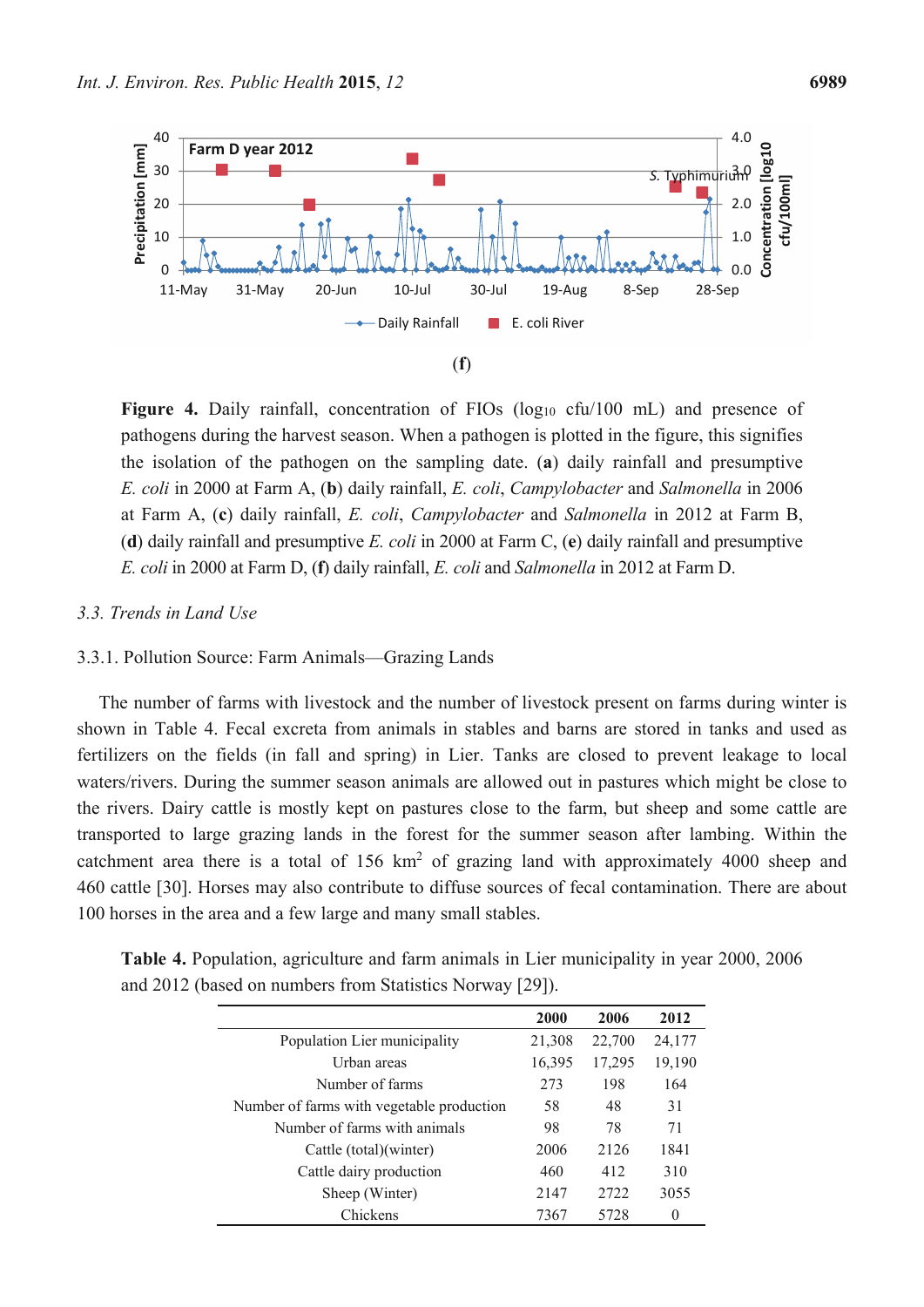There has been a shift in agriculture to fewer and larger farms. The total area used for agriculture is almost the same; 37.6  $km^2$  in 2000 and 36.7  $km^2$  in 2012 [29]. There has also been a shift from cultivation of cereal towards vegetables and pastures, see Figure 5.



**Figure 5.** Use of agriculture area in Lier municipality in year 2000, 2006 and 2012 (based on numbers from Statistics Norway [29]).

#### 3.3.2. Pollution Source: Municipal

Waste water is handled by either four WWTPs (See Figure 1) managed by the municipality  $\left(\sim80\right)$ % of population) or by private sanitation systems for separate households in scattered settlements  $(\sim 20\%$ of population). Except for one WWTP (WWTP 2 in Figure 1) for approximately 560 inhabitant equivalents (IE) with effluent to a tributary of the Lier River, the other WWTPs do not discharge to the river. However, leakages and overflows from the transport system (e.g., emergency overflows from pump stations, combined sewer overflows) may contribute to the fecal load, especially since much of the 250 km of pipelines are in ditches close to the riverbed. The smallest WWTP (approx. 100 IE) (WWTP 3 in Figure 1) is basically a sludge separator where the sludge is emptied by a tanker while the effluent is discharged to the river. Water analysis downstream of the sludge separator shows little change in the concentration of FIOs relative to upstream this WWTP (fecal coliforms/*E. coli* in the range 2 to 600 cfu/100 mL, average 250 cfu/100 mL). The small private sanitations systems are sludge separators, holding tanks, onsite wastewater treatment plants or latrines [31]. Sludge separators will retain particulate matter, but little of the bacteria are removed before the water is infiltrated in the ground (average 40%–50% removal) [36]. In theory, infiltration could be a good method for pathogen removal (average 99.99% removal), however, the soil in Lier consists of much clay with insufficient infiltration. On-site WWTPs can have several methods of treatment (chemical and/or biological), and some include a disinfection step that can reduce the number of bacteria significantly (90%–99%) removal) under ideal situations [36].

#### *3.4. Measures Taken to Improve Water Quality in the River*

Lier municipality has implemented a number of measures in the catchment in line with its objective of good ecological status of water bodies within 2015 (WFD) and in line with the objective of ensuring that water from the river can be suited for irrigation of fresh produce. Two inter-municipal offices are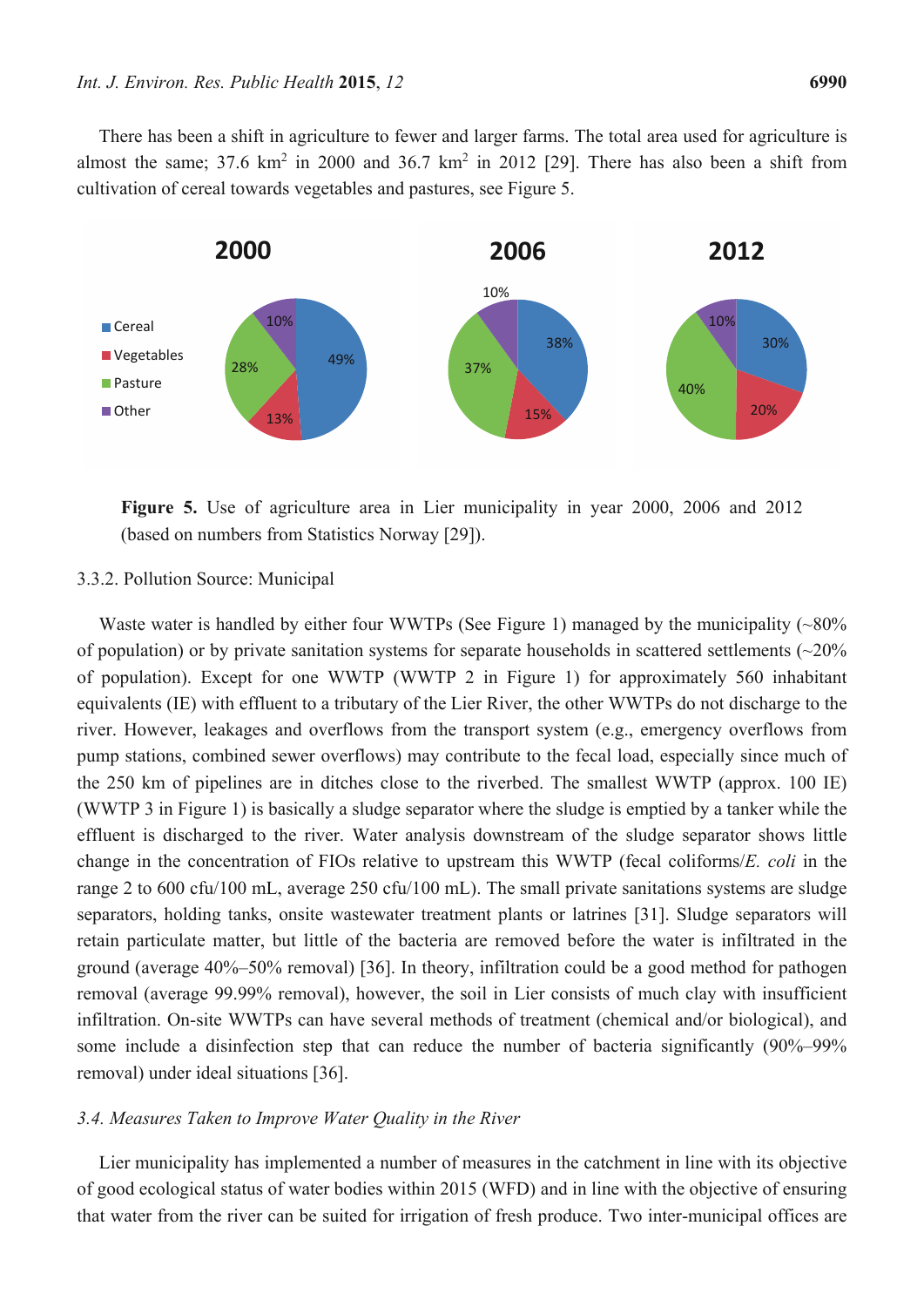responsible for ensuring that the wastewater systems have minimum leakage and discharge to the Lier River, and hence responsible for implementing necessary measures. An inter-municipal agricultural office is responsible for measures to reduce point source and diffuse pollution from agricultural sector. A number of measures have been implemented by the wastewater sector the last 10–15 years; (see Table 5) and an important emphasis has been on reducing effluents from combined sewage overflows (CSOs) by installing separate pipes for storm water run-off and sewage, an objective which will be completed in 2015. Another important measure has been to modernize the sewer pump stations by installing alarm systems to signal leakage or other discontinuations of the system. To provide for these measures the municipal sewage sector has had budget of more than five million US \$ annually the last five to ten year. A current focus is to replace WWTP 3 (Figure 1) with a new WWTP including biochemical treatment; it has not yet been decided whether this new plant will have a hygienic treatment step. Replacement of old pipes is an ongoing action which will continue systematically in the catchment. Connecting non-sewered areas to the municipal centralized sewage system has been identified in the Lier action plan for sewage as the next main focus areas, parallel with ensuring satisfactorily treatment by on-site WWTPs in those areas which will continue to have decentralized wastewater management [32]. These latter measures are of a different character as they involve private action and expenditure.

The main remediation measures to reduce pollution implemented by the agricultural sector have been related to the objective of reducing runoff of phosphorus into rivers. Fencing as a measurement for keeping livestock away from streams and the river has been discussed, but this has not been implemented as it has been considered inconvenient in the area [37] (see Table 5). Table 5 presents a number of potential measures identified during discussions with the agricultural office and with farmers in the area related to the overall objective of keeping livestock away from the river during the irrigation season. Another potential source of bacteria comes from manure where an important measure would be inspection of farmer practices to ensure that rules and regulation for how to store and apply manure are followed (Table 5).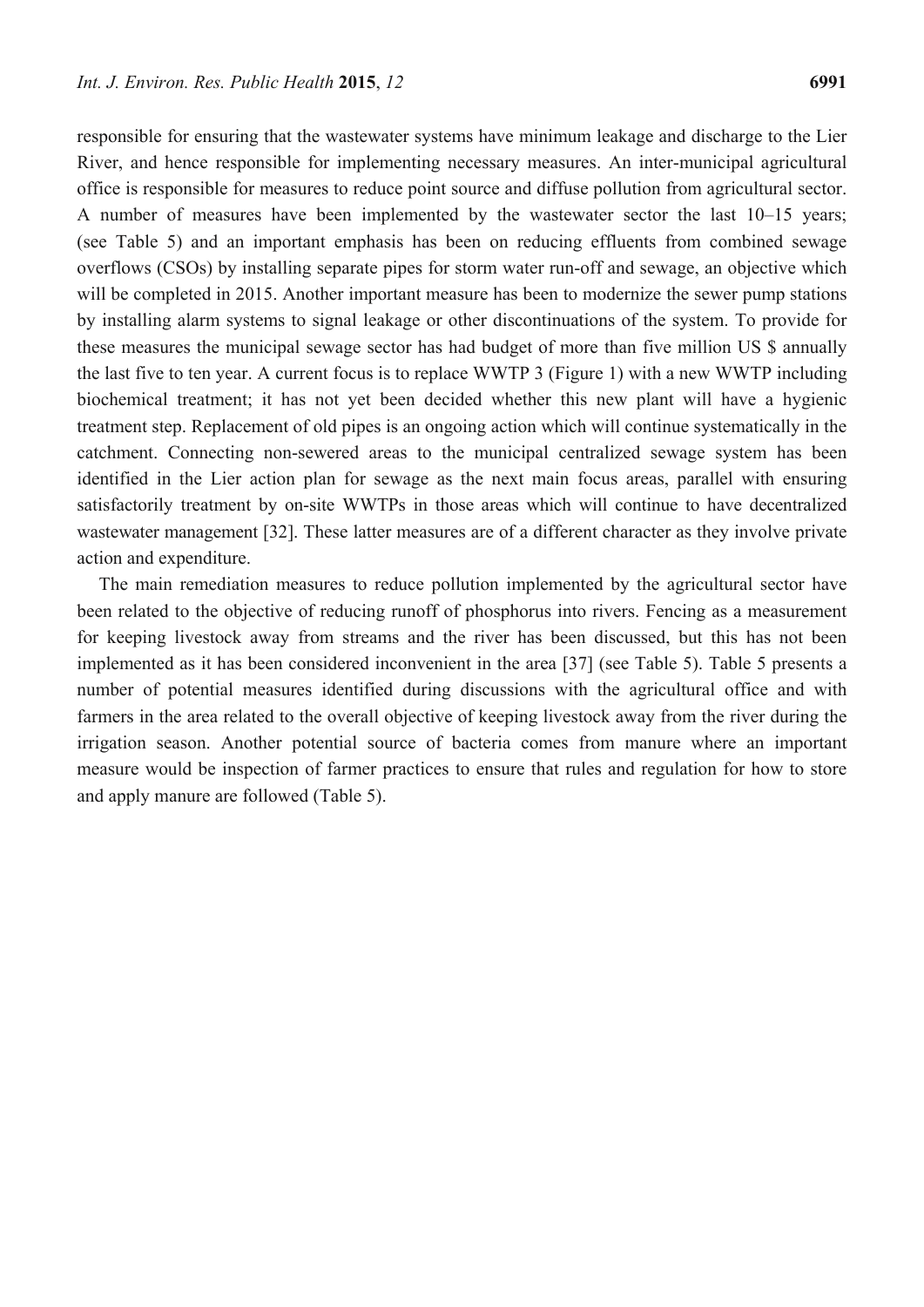| <b>Table 5.</b> Identified risks and measures for pollution sources. |  |
|----------------------------------------------------------------------|--|
|----------------------------------------------------------------------|--|

| <b>Situation</b>                                                                            | <b>Risk-assessment</b>                                                                                                                                                 | <b>Identified Measure *</b>                                                                                                                              | <b>Benefits/Feasibility</b>                                                                 | Costs                                                                                        |
|---------------------------------------------------------------------------------------------|------------------------------------------------------------------------------------------------------------------------------------------------------------------------|----------------------------------------------------------------------------------------------------------------------------------------------------------|---------------------------------------------------------------------------------------------|----------------------------------------------------------------------------------------------|
| <b>WWTP</b> 2 biochemical                                                                   | Sludge brought to WWTP 1 for                                                                                                                                           | Plans have been adopted for adding a dewatering                                                                                                          | High benefits of having a                                                                   | High costs for Lier Municipality                                                             |
| treatment: Sewage from 560 IE.<br><b>WWTP</b> 3 sludge separator:<br>Sewage from 100 IE.    | hygienic treatment. Low risk<br>High risk of effluents with bacteria<br>through discharge of waste water                                                               | component to the treatment plant.<br>A new WWTP 3 is planned, treatment steps will<br>include biochemical treatment.                                     | WWTP in the municipality.<br>High benefits of having a modern<br>effective treatment plant. | High cost for Lier Municipality.                                                             |
| Pipes from private houses are<br>the owners' responsibility                                 | Risk of leakage, level of discharge<br>depends on location of leakage.                                                                                                 | Frequent monitoring. Replace all old pipes and<br>pipes with poor quality.                                                                               | Will contribute to the<br>reduction of E. coli.                                             | Costs will be on private owners. Costs<br>relatively high.                                   |
| Leakage from pumping stations                                                               | Reduced risk due to the alarm<br>systems to signal leakage.                                                                                                            | Alarm systems have been installed, and pump<br>stations have been modernized. Shorter action<br>time can be implemented (presently 8 h).                 | Will contribute to the<br>reduction of E. coli.                                             | Relatively high costs                                                                        |
| Leakage from old/poor quality<br>pipes. Combined sewage<br>overflow (CSO)                   | Presently reduced risk as most old<br>pipes have been replaced. Increased<br>risk with rain and heavy rain.                                                            | Replacement of old municipal pipes. All CSO<br>should be replaced with a separate system by<br>2015 according to the municipality plan.                  | A modern sewerage system<br>reduces E coli.                                                 | High cost for the municipality. More<br>than 5 M US \$ annually                              |
|                                                                                             |                                                                                                                                                                        | All sludge separators and ground conditions are<br>mapped. A certified company for emptying septic<br>tanks. Unnoticed controls. A fine if rules broken. | Measures will reduce bacteria<br>levels, but discharge can still<br>be high.                | Costs are taken by the municipality,<br>works tasks are regulated by the<br>Pollution Act.   |
| <b>Private Sewage system:</b>                                                               | Discharge of E. coli depends on<br>conditions for infiltration in the                                                                                                  | Emptying septic tanks more frequently.                                                                                                                   | Important benefits if tanks leak.                                                           | Costs are on private households,<br>experienced costs vary.                                  |
| Discharge of waste water from<br>700 sludge separators (SS)<br>mechanical treatment. Septic | ground/soil. Ground/soil conditions in<br>Lier are generally not suited; Risk of<br>leakage from septic tanks; Risk<br>depends on distance from SS to<br>stream/river. | Add treatment steps to SS, organic, chemical and<br>or hygienic treatment.                                                                               | All treatment steps highly<br>beneficial. Supervision of<br>several systems needed          | Intermediate direct cost level,<br>but high costs on monitoring of the<br>different systems. |
| tanks are emptied by the<br>municipality.                                                   |                                                                                                                                                                        | Replace old SS with on-site biochemical and<br>hygienic treatment plants                                                                                 | Assuming good supervision,<br>this action will greatly reduce<br>E. coli levels.            | Experienced costs vary among<br>households, costs about \$16,500 per plant                   |
|                                                                                             |                                                                                                                                                                        | Connect the private sewage systems to<br>centralized sewage system.                                                                                      | Removal of local discharge of<br>E. coli to streams.                                        | Relatively high private direct costs.<br>Municipality cost of installing pipes.              |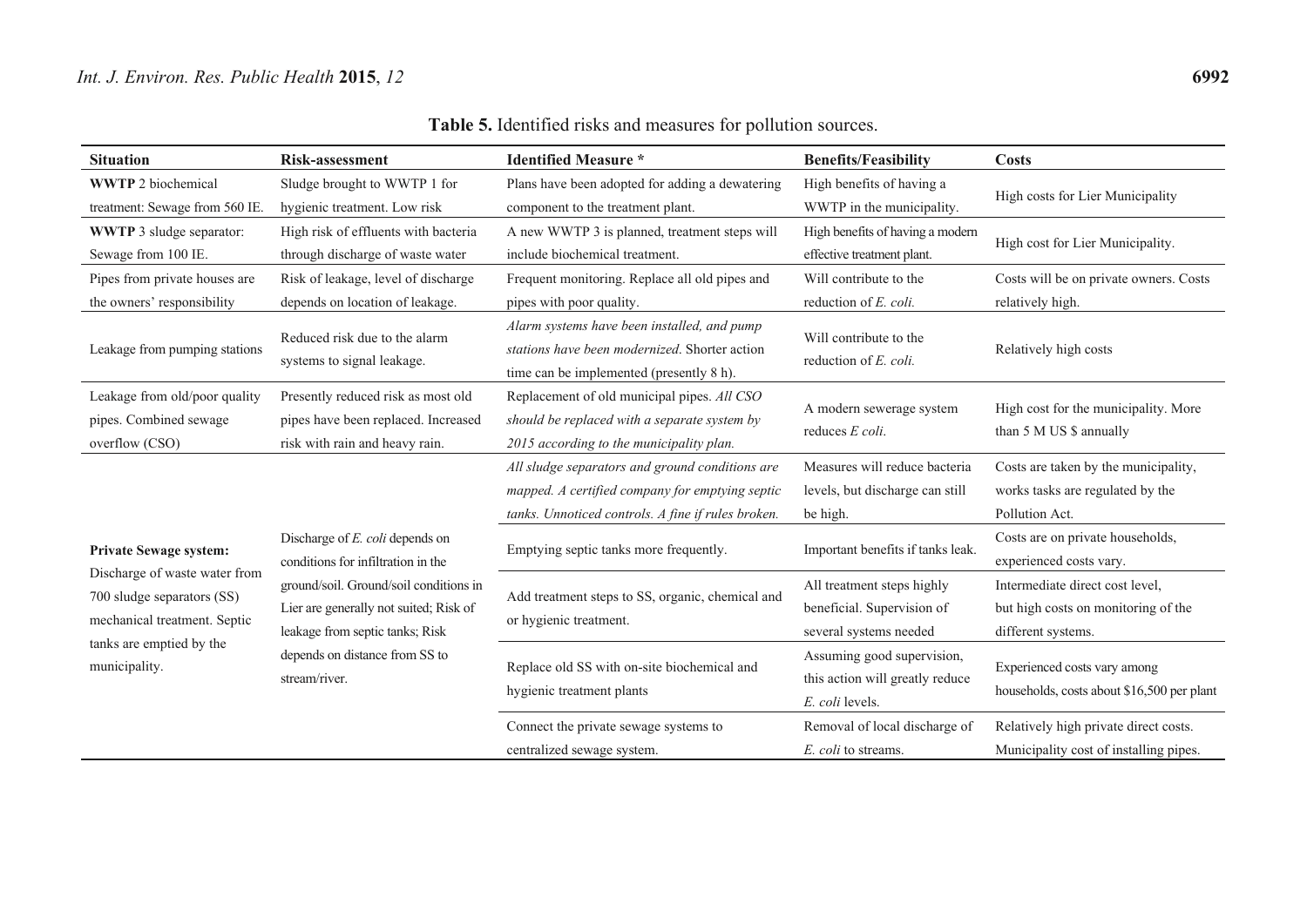| <b>Situation</b>                                                                                                                                                                                                                                                                               | Risk-assessment                                                                                                                                                                                                                                                                                                           | <b>Identified Measure *</b>                                                                                                                                                                                                                                                                                                                                                                                                                      | <b>Benefits/Feasibility</b>                                                                                                    | <b>Costs</b>                                                                                                                                    |
|------------------------------------------------------------------------------------------------------------------------------------------------------------------------------------------------------------------------------------------------------------------------------------------------|---------------------------------------------------------------------------------------------------------------------------------------------------------------------------------------------------------------------------------------------------------------------------------------------------------------------------|--------------------------------------------------------------------------------------------------------------------------------------------------------------------------------------------------------------------------------------------------------------------------------------------------------------------------------------------------------------------------------------------------------------------------------------------------|--------------------------------------------------------------------------------------------------------------------------------|-------------------------------------------------------------------------------------------------------------------------------------------------|
| On-site biological WWTP<br>(removes $60\%$ E. coli) (2 in<br>the basin);<br>On-site chemical WWTP<br>(removes 99% E. coli) $(5 \text{ in}$<br>the basin);<br>On-site biochemical WWTP<br>$(99\% E.$ <i>coli</i> $) 51$ in basin);<br>On-site with hygienic treatment<br>WWTP (20 in the basin) | 2/3 of the private treatment plants were<br>established before the Pollution<br>Control regulation, these have<br>unacceptable discharge to<br>rivers and streams;<br>Risk of high effluents to the river<br>dependent on distance to stream/river;<br>Risk dependent on supervision and<br>management of private plants. | Requirements for operating supervision of<br>treatment plants. According to the municipal<br>documents: Those with unacceptable treatment<br>will have to either: 1. Add an extra cleansing<br>step, or 2. Replace the plant with a new treatment<br>plant, or 3. connect to centralized system.<br>Building permits for new houses requires that<br>sewage is connected to centralized sewage, or<br>satisfactorily treatment of on-site sewage | Private treatment plants which<br>includes all treatment steps,<br>with an authorized supervision<br>has acceptable treatment. | Treatment plants with several different<br>add-on-systems will require several<br>different supervising agreements which<br>can be costly.      |
|                                                                                                                                                                                                                                                                                                | Significant risks where animals can<br>go down to river/stream to drink and<br>deposit faeces; Increased risk during<br>rainfall; Risk level reduced with long<br>distance to river and to area for water<br>abstraction; Risk level dependent on                                                                         | Fencing stretch of river                                                                                                                                                                                                                                                                                                                                                                                                                         | Potentially a significant<br>benefit for reducing fecal<br>bacteria levels [38].                                               | Costs of setting up the fence, and of<br>providing alternative drinking source<br>for livestock. Relatively high costs.                         |
| Animals grazing, trampling<br>and depositing feces nearby, or<br>in the stream/river.                                                                                                                                                                                                          |                                                                                                                                                                                                                                                                                                                           | Provide drinking water for animals away from the<br>stream                                                                                                                                                                                                                                                                                                                                                                                       | If placed in the right place, this<br>will reduce deposits of faeces<br>along streams.                                         | Costs refer to that of providing an<br>alternative water source sufficiently<br>away from the river. Mainly onetime<br>cost, comparatively low. |
|                                                                                                                                                                                                                                                                                                | the ratio, animals and river water flow.                                                                                                                                                                                                                                                                                  | Place salt stone away from stream and river                                                                                                                                                                                                                                                                                                                                                                                                      | Some impact.                                                                                                                   | Low                                                                                                                                             |
|                                                                                                                                                                                                                                                                                                |                                                                                                                                                                                                                                                                                                                           | Provide fodder away from stream and river                                                                                                                                                                                                                                                                                                                                                                                                        |                                                                                                                                | Low                                                                                                                                             |
| Horse riding along streams.<br>Around 100 horses in Lier                                                                                                                                                                                                                                       | Horse excreta contribute to E. coli in<br>the river.                                                                                                                                                                                                                                                                      | Facilitate for horse tracks away from<br>stream and rivers.                                                                                                                                                                                                                                                                                                                                                                                      | Will reduce the contribution of<br>E. coli to the river.                                                                       | Cost is comparatively low                                                                                                                       |
| Run off from barns and stables                                                                                                                                                                                                                                                                 | Risk depends on distance to<br>stream/river.                                                                                                                                                                                                                                                                              | Sufficient and closed storage                                                                                                                                                                                                                                                                                                                                                                                                                    | High                                                                                                                           | Capital cost to ensuring satisfactorily<br>storage                                                                                              |
| Runoff from fertilized fields to<br>stream/river; Emptying<br>fertilizer containers                                                                                                                                                                                                            | Risk depends on distance to<br>streams/river, and practices of<br>applying manure.                                                                                                                                                                                                                                        | Vegetated buffer strips, Pond systems; Applying<br>manure in dry weather, and avoid irrigation<br>periods                                                                                                                                                                                                                                                                                                                                        | Relatively high benefits [39].                                                                                                 | The main cost refers to the "loss" of<br>land area for reforestation.                                                                           |

**Table 5.** *Cont*.

**\*** Identified measures marked in italic have already been implemented.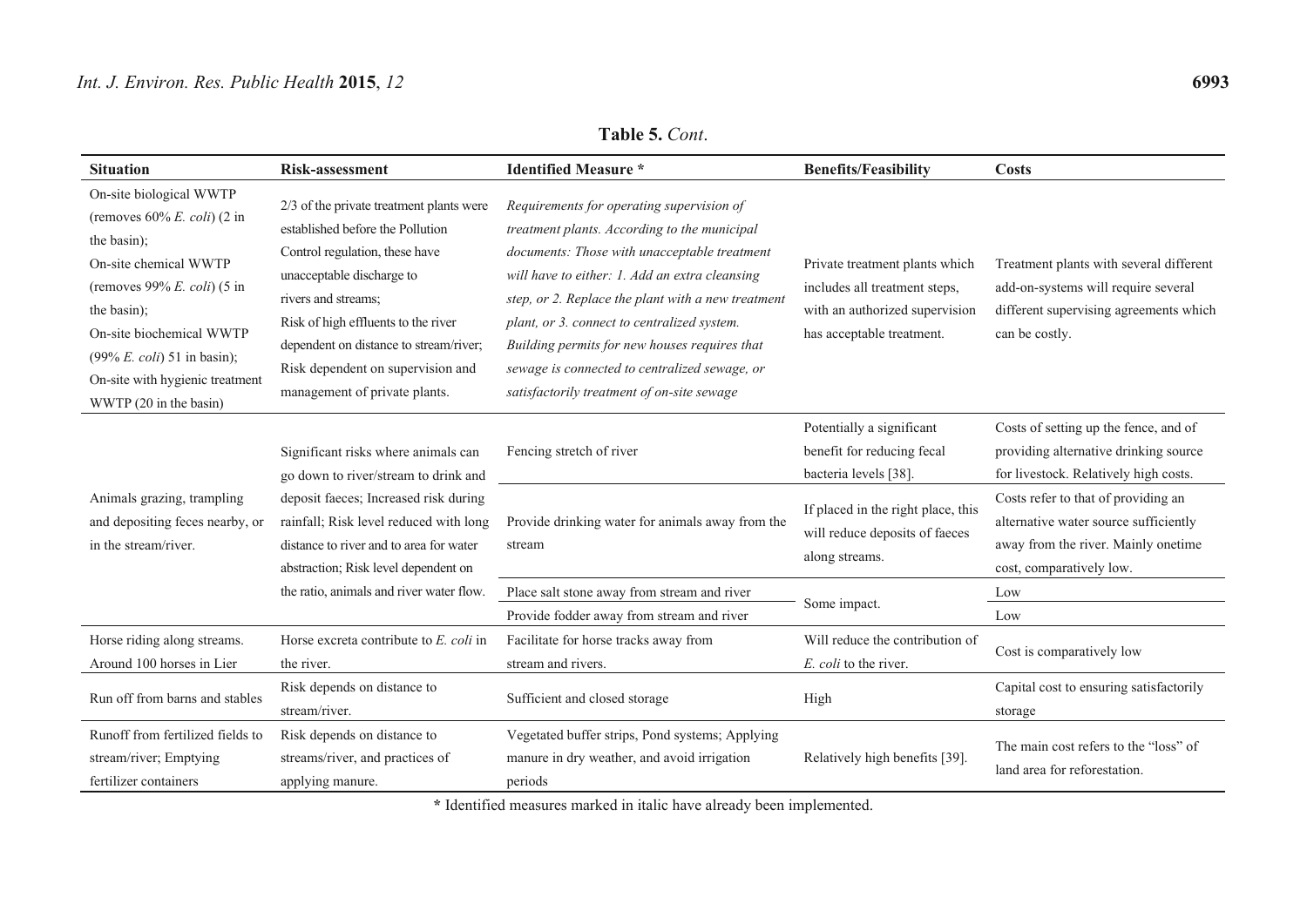#### **4. Discussion**

Land use patterns have a significant impact on the quality and quantity of water resources by means of changing land cover, impact on river discharge levels, and by increasing polluted effluents to waters. Furthermore the relationship between land and water use is mutually dependent as the changing characteristics of one can impact the potentials for use of the other. It is this relationship which inspired the development of the many "integrated approaches", e.g., the WFD, Integrated Water Resource Management (IWRM) *etc.* aiming for holistic management of land and water. Lier municipality is characterized by diverse land use interests, a river transcending through a rural, semiurban and urban landscape providing both drinking water for livestock and irrigation water for vegetable production. The river, however, suffers from fecal pollution from private and municipal waste water systems, and from diffuse and point sources from the agricultural sector. These land use practices contribute to the high FIO level in the river, making it less suitable as irrigation water. This land use situation represents a typical example where collaboration and coordinated governance between the municipal agricultural, environmental, and waste water offices are needed to identify targeted measures for reducing FIO levels in the water. Below we discuss this situation, and the various proposed measures to reduce contamination of the river related to their feasibility and their effectivity.

## *4.1. Water Results*

The results from the irrigation water samples and municipal samples that the levels of FIOs at the different sampling points are in the same area, although not directly comparable. With FIO numbers varying between  $log_{10} 2$  and  $log_{10} 4$  cfu/100 mL and occasional isolation of pathogens such as *Salmonella* and *Campylobacter*, our results are comparable to other results collected in the same context elsewhere [40–43]. In Holvoet *et al.* [41] 59% of the water samples harbored *E. coli* in numbers varying from  $log_{10}$  0.0 to 3.6 cfu/100 mL with a median of  $log_{10}$  1.5. They also isolated VTEC, *Salmonella* and *Campylobacter* from the samples. Pagadala *et al.* [43] also found that source of irrigation water was a significant factor for FIO levels, where ground water had lower levels than surface water. The sources of surface water were described as ponds, creeks and streams. Strawn *et al.* [40] studied how landscape and meteorological factors affected the prevalence of foodborne pathogens in fruit and vegetable farms in US. They found that factors related to water, temperature, proximity to different land covers and precipitation influenced the detection of *L. monocytogenes* and *Salmonella*.

It is, however, not the single results that are interesting, as these only gives a snapshot of the situation when the sample was collected, but the trends in numbers. In the present study we observed a slight increase in FIOs in the samples collected by the municipality in the samples downstream off the most densely populated area (Lierbyen), while there was a slight decrease of numbers in the samples collected upstream of Lierbyen. There has however been a 10% increase in population in Lier during the last 6 years, and that increase has occurred in the urban areas such as Lierbyen with a consequent increase of pressure on the sewage system.

Since the river is used as an irrigation water source for produce, such as lettuce and strawberries, it is important to consider the consequences of using this water. Studies carried out to survey products and risk factors during primary production suggest that contaminated irrigation water is major source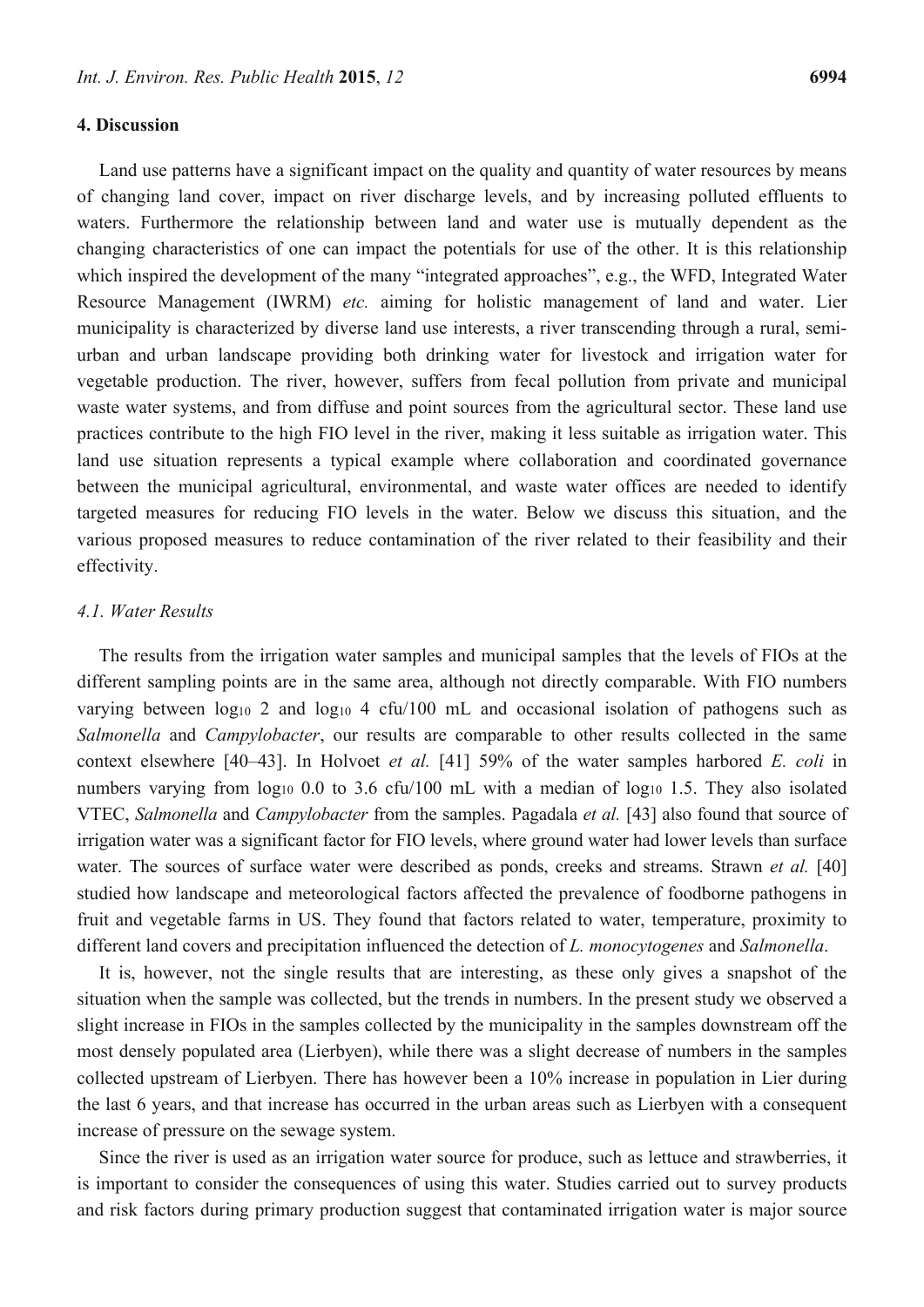of contamination of the lettuce [5,41]. However, results from Norway indicate that although there is a continuous background contamination, the occurrence of FIOs and pathogens on the products at harvest are rather low [35,44]. With respect to water sampling, vegetable producers in Norway are required to take at least one irrigation water sample a year [8], but distributors of fruits and vegetables often request that more than one sample is tested and also have requirements for when the samples are collected. However, as discussed above, one single sample gives a snapshot of the situation at the time of sampling. In order to get a better result of the actual irrigation water quality, the samples should be collected from the irrigation point during irrigation, *i.e.*, from the spreaders themselves. Interestingly, a study from New York State, USA revealed that only 27% of growers reporting using surface water and overhead irrigation tested the water [45]. This suggests that there should be a focus on irrigation water quality for all vegetable producers.

## *4.2. Measures Identified to Improve the Water Quality*

Measures can be categorized based on whether these demand action by the municipality sewage sector, or if actions should be undertaken by society, that is private households and farms. For the latter, costs, that is capital expenditure and resource use, have to be taken by the private actors while benefits of remediation actions to a large extent goes to the community at large and the vegetable producers specifically.

## 4.2.1. The Wastewater Sector

The situation in the Lier municipality, where the wastewater treatment plants and the sewerage infrastructure are updated for better treatment, reflects the situation elsewhere in Europe [46,47]. These are actions that have gained increased emphasis the last decade along with implementation of the WFD and the BWD. Despite this, it can be argued that it will take at least one more decade before old pipes have been replaced, CSOs separated, and technically backward treatment plants modernized. Furthermore, even a top modernized system will from time to time experience leakage, due to incorrectly connected pipes or other incidences. It may be unrealistic to expect that this system can be entirely closed. Hence an important measure would be improvement of the surveillance and alarm systems for the waste water sector and decrease the response time when an incidence happens. Effective sampling procedures to detect too high bacteria levels during the irrigation season, alongside continuous remediation actions to improve irrigation water quality are needed.

The WWTPs in Lier are currently being upgraded and a new plant constructed to achieve satisfactorily treatment of waste water (biochemical & hygienic treatment), hence it can be regarded as ineffective to direct further measures at this system [32]. Furthermore, the combined sewerage system has now largely been replaced by a separate system. The current priority of the municipality is a focus on reducing discharges from decentralized sewerage, *i.e.*, households with septic tanks and poor waste water treatment conditions. The aim during the next decade is to ensure satisfactorily treatment of sewage from the 700 households which currently have sludge separators, either by connecting to municipality sewers or by hygienic treatment in on-site WWTPs. This target however, can be considered more complicated as expanding sewer infrastructure demands collaboration and coordinated actions among different municipality sectors which can be time consuming. The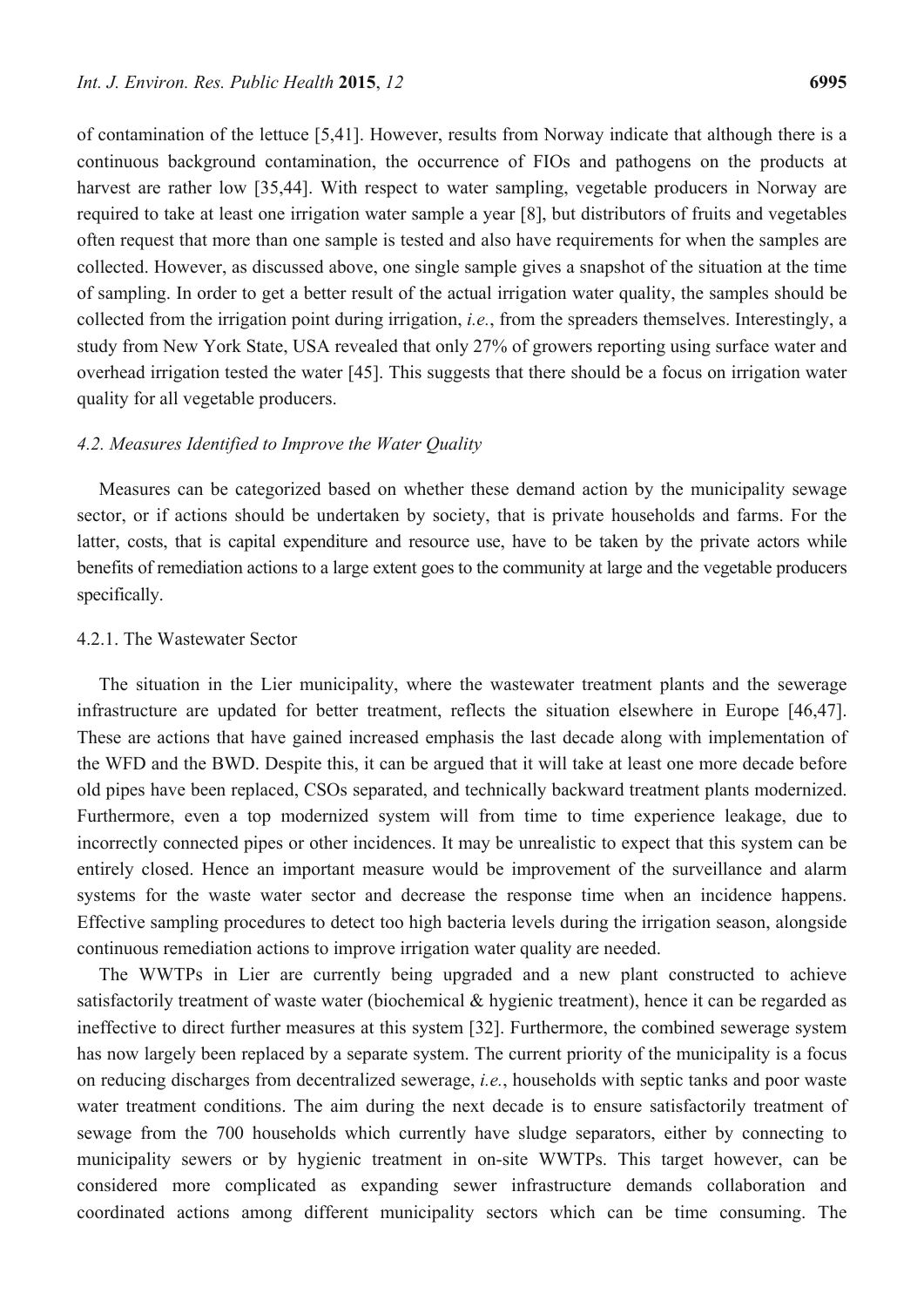municipality sectors such as the agricultural office and the sewerage sector, and the planning sector as a general situation often have different priorities and focus areas. Furthermore, not all households may be interested in, or have economic capacity to connect to the municipal sewerage. Financial support is available, but the main part has to be spent by the household. In order to pursue households to spend the needed capital, information campaigns, coordinated actions in the area, and laws to support the municipal decision are important [48]. Clearly increased awareness and knowledge about the situation of contaminated irrigation water and the risk for the producer and the consumer are important for efforts aiming at reduced FIO levels in the river. As the major part of the 700 household have very dissatisfactory sewage treatment, ensuring effective treatment of sewage from these houses should reduce discharge to the river, however among these, priority should be placed on those in the neighborhood of rivers. Source tracking methods targeting human fecal indicators can help indicating which areas should be prioritized first.

#### 4.2.2. Agriculture Sector

Several papers have documented significant sources of FIOs to rivers originating from agricultural practices. The FIOs enter the river through soil leaching and surface run off from cattle manure spread on cultivated areas, but also through direct deposits from wild life animals and birds, and grazing livestock [46,49–51]. In Lier, FIOs from wild animals and birds are comparatively low, but the relative high number of grazing animals in the proximity of streams in early spring is a likely source of FIOs, as are run-off from other agricultural activities. Several measures to reduce FIOs derived from farms and livestock can be implemented (Table 4), however, since for the farmer most measures are costly and impractical, the focus should be directed at particularly harmful practices, and measures should be evaluated for their effectivity and for their convenience. Trampling livestock in streams in the relative neighborhood (1–3 m) of the river during the irrigation season should be avoided [38]. However, not all area may be suitable for fencing, as the proximity to rivers may be very steep, or soil very instable providing fencing to be difficult. An alternative which can be considered would be to provide drinking facilities away from the stream to attract livestock and thereby reduce their presence alongside streams. Consciousness about where to provide fodder, salt stones or shelter areas for livestock to avoid creating pollution hotspots for run-off to streams and rivers is needed. Such measures are normally not cost demanding, but a matter of being conscious of the impact of actions. It is well recognized that applying organic fertilizers to fields contribute to FIO in run-offs [50,52]. Strict control of storage of manure, and of timing for applying manure should be ensured. Preferably, manure should not be applied during irrigation season if this implies run-off to streams and rivers. However, common for all these issues is the need to increase the awareness about these issues among livestock farmers and that of society in general.

## **5. Conclusions**

The results presented here indicate that despite the various measures which have been implemented to improve water quality in the Lier River; the numbers of FIOs in the lower part of the Lier River have not been reduced. This does not mean that the measures taken to reduce contamination have been without effect, but that the increased population and change in land use practices have increased the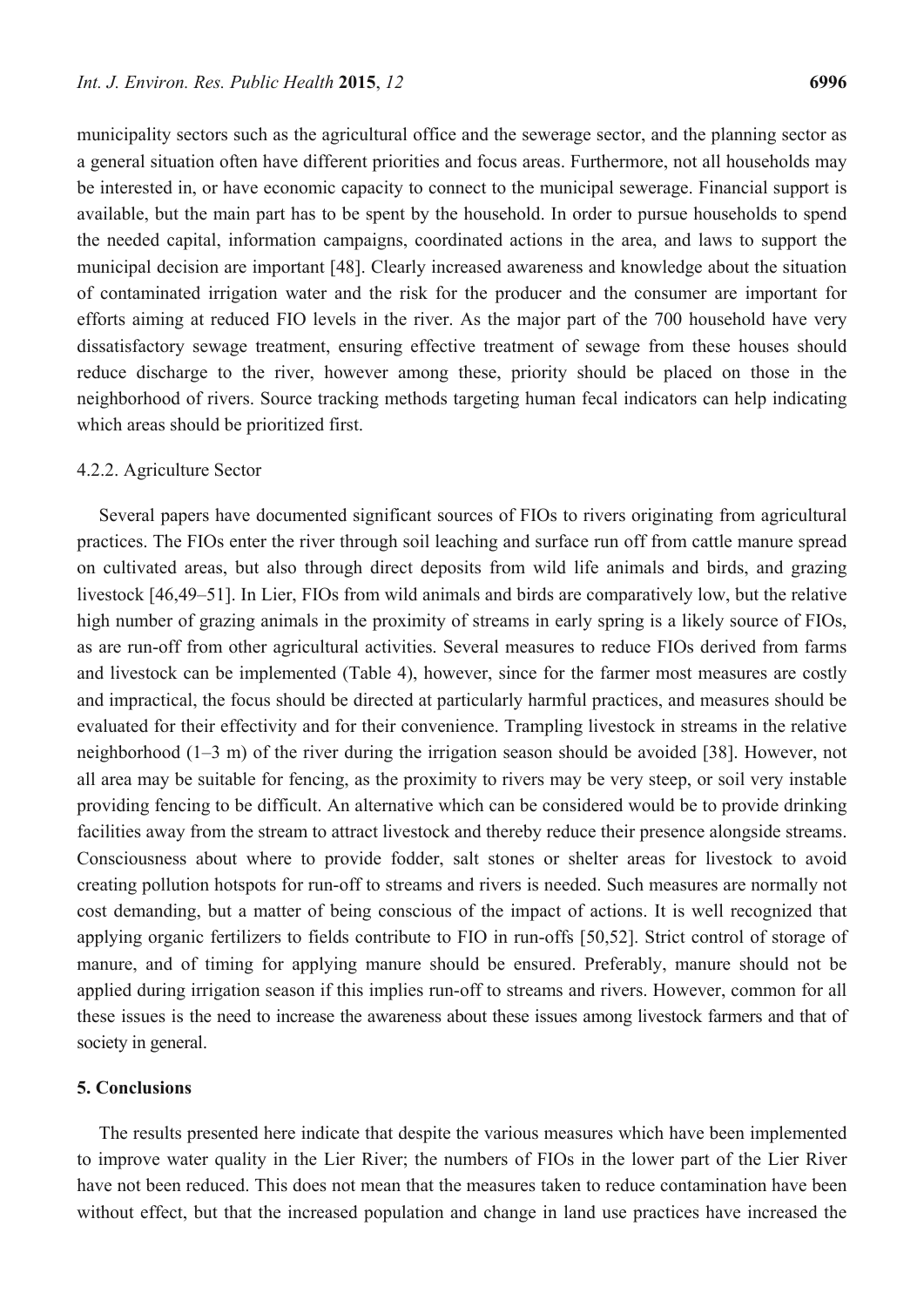inputs of FIOs to the river more than the measures have resulted in decreased numbers. Improving water quality is a continuous process and changes in practices, land use and population pattern can affect the contamination/pollution situation of the river. Our results suggest that contamination of surface water, such as the river described here is a complex web of many factors and that several measures and interventions on several levels (in particular by the municipal wastewater and the agricultural sector) are needed to achieve a sound river and safe irrigation. This calls for increased collaborative and coordinated governance among sectors which are based on awareness of the importance of safe irrigation water, firstly for public health, but also to support the multi-functional economic activities in the catchment. More emphasis should be placed on awareness regarding hygienic quality and the potential interventions which farmers can do, and practices which should be avoided, such as for example placing fodder stations close to the river. As part a holistic and effective management of land and water interactions are surely also interventions for vegetable farmers to ensure safe irrigation (e.g., drip irrigation, stop irrigation for a period prior to harvest *etc*.), however the overall goal is that of achieving a sound river.

#### **Acknowledgments**

The irrigation water projects in 2006 and 2012 were financed by a grant from the Norwegian Research Council (grant No. 173932) and the European Union FP7 project, Veg-i-Trade (grant agreement No. 244994), respectively. The authors would like to thank Lier municipality and in particular the people working in the wastewater and the agricultural sectors for providing information and for engaging in discussions. Furthermore, we would like to thank farmers in the watershed for using their time to answer our questions and for being interested in the project.

#### **Author Contributions**

Gro S. Johannessen provided the irrigation water data, Aina C. Wennberg and Ingrid Nesheim provided the data for the municipal work. All four authors wrote the paper.

#### **Conflicts of Interest**

The authors declare no conflict of interest.

## **References**

- 1. Kistemann, T.; Claβen, T.; Koch, C.; Dagendorf, F.; Fischeder, R.; Gebel, J.; Vacata, V.; Exner, M. Microbial load of drinking water reservoir tributaries during extreme rainfall and runoff. *Appl. Environ. Microbiol.* **2002**, *68*, 2188–2197.
- 2. Tryland, I.; Robertson, L.; Blankenberg, A.G.B.; Lindholm, M.; Rohrlack T.; Liltved, H. Impact of rainfall on microbial contamination of surface water. *Int. J. Clim. Change Strat. Manag.* **2011**, *5*, 361–373.
- 3. Hoxie, N.J.; Davis, J.P.; Vergeront, J.M.; Nashold, R.D.; Blair, K.A. Cryptosporidiosis-associated mortality following a massive waterborne outbreak in Milwaukee, Wisconsin. *Am. J. Public Health* **1997**, *87*, 2032–2035.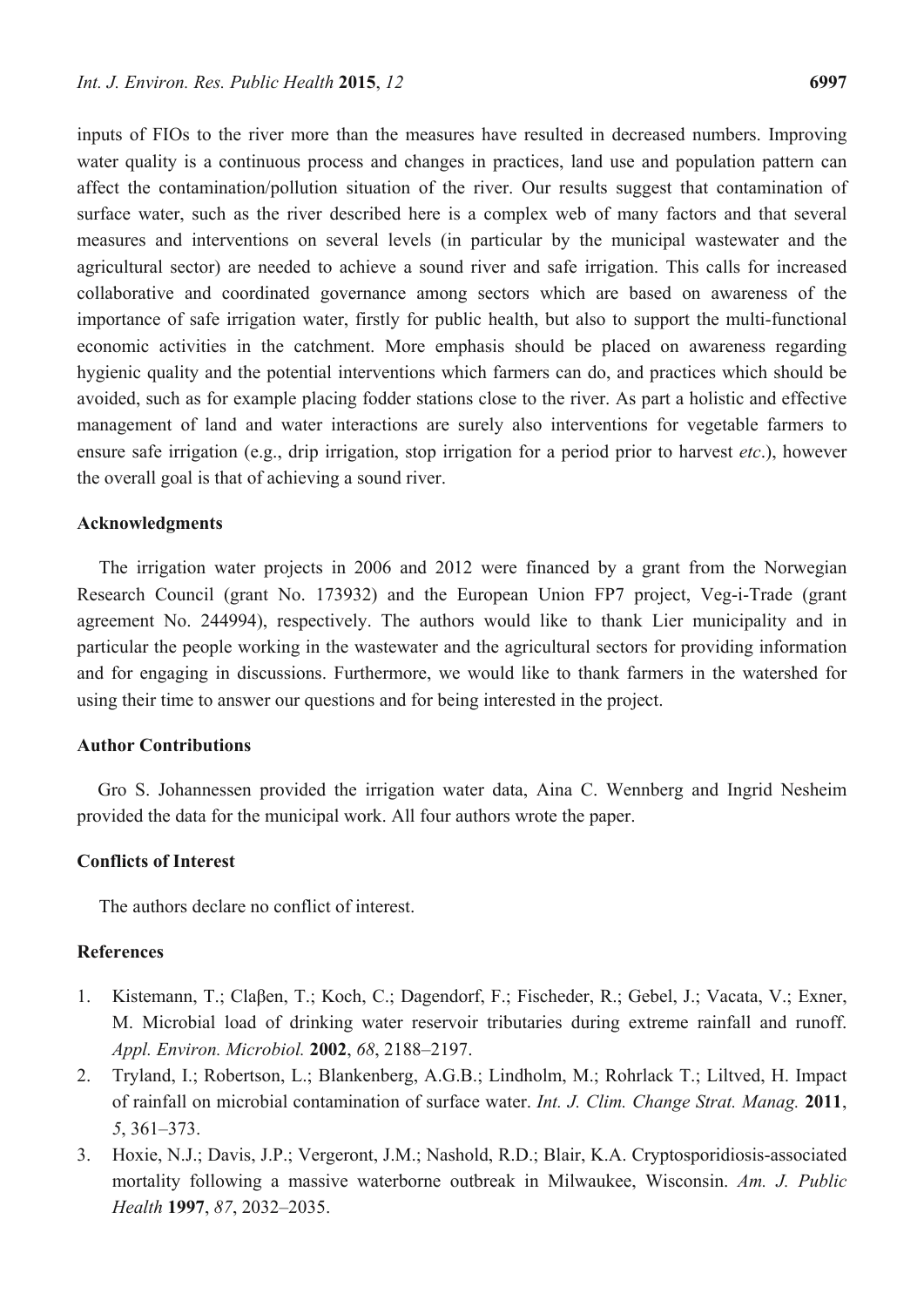- 4. Waterborne outbreak of gastroenteritis associated with a contaminated municipal water supply, Walkerton, Ontario, May–June 2000. *Can. Commun. Dis. Rep.* **2000**, *26*, 170–173.
- 5. Steele, M.; Odumero, J. Irrigation water as source of foodborne pathogens on fruit and vegetables. *J. Food Prot.* **2004**, *67*, 2839–2849.
- 6. Center for Produce Safety. Agricultural Water. Center for Produce Safety Five Year Research Review. Version 1.1. Available online: http://www.pma.com/~/media/pma-files/foodsafety/cps/cps-research-reportag-water-200813version-11final.pdf (accessed on 10 February 2015).
- 7. Söderström, A.; Osterberg, P.; Lindqvist, A.; Jönsson, B.; Lindberg, A.; Blide Ulander, S.; Welinder-Olsson, C.; Löfdahl, S.; Kaijser, B.; de Jong, B.; *et al.* A large *Escherichia coli* O157 outbreak in Sweden associated with locally produce lettuce. *Foodborne Pathog. Dis.* **2008**, *5*, 339– 349.
- 8. KSL. Quality Assurance in Agriculture. Available online: www.matmerk.no/ksl (accessed on 21 April 2015). (In Norwegian)
- 9. EEC. *EEC Council Directive 2000/60/EC of 23 October 2000 Establishing a Framework for Community Action in the Field of Water Policy*; EEC (European Economic Community): Brussels, Belgium, 2000.
- 10. EEC. *Council Directive 91/271/EEC of 21 May 1991 Concerning Urban Waste Water Treatment, Amended by Commission Directive 98/15/EC of 27.02.1998, OJ L 67 of 07.03*; EEC (European Economic Community): Brussels, Belgium, 1998.
- 11. EEC. *Council Directive 91/676/EEC of 12 December 1991 Concerning the Protection of Waters Against Pollution Caused by Nitrates from Agricultural Sources*; EEC (European Economic Community): Brussels, Belgium, 1998.
- 12. EEC. *Council Directive 76/160/EEC of 8 December 1975 Concerning the Quality of Bathing Water, Amended by Council Directive 91/692/EEC (Further Amended by Council Regulation 1882/2003/EC), and Council Regulation 807/2003/EC*; EEC (European Economic Community): Brussels, Belgium, 2006.
- 13. Pollution Control Act. Act 1981-03-13 No. 6 (Last Revised 2014-08-29 No. 62). 1981. Available online: https://www.regjeringen.no/en/dokumenter/pollution-control-act/id171893/ (accessed on 30 March 2015). (In Norwegian)
- 14. Pollution Control Regulations. Regulation 2004-06-01 No. 931. 2004. Available online: https://www.regjeringen.no/en/dokumenter/pollution-regulations/id512074/ (accessed on 30 March 2015). (In Norwegian)
- 15. Water Resources Act. Act 2000-11-24 Nr. 82. 2000. Available online: http://www.regjeringen.no/nb/dok/lover\_regler/lover/vannressursloven.html?id=506923 (accessed on 30 March 2015). (In Norwegian)
- 16. Planning and Building Act. Act of 27 June 2008 No. 71 Relating to Planning and the Processing of Building Applications. 2008. Available online: https://www.regjeringen.no/en/dokumenter/ planning-building-act/id570450/ (accessed on 30 March 2015). (In Norwegian)
- 17. Rules, Fertilizers—Quality, Storage and Use. 2003. Available online: http://www.regelhjelp.no/ Emner-A---A-/Gjodsel---kvalitet-lagring-og-bruk/ (accessed on 30 March 2015). (In Norwegian).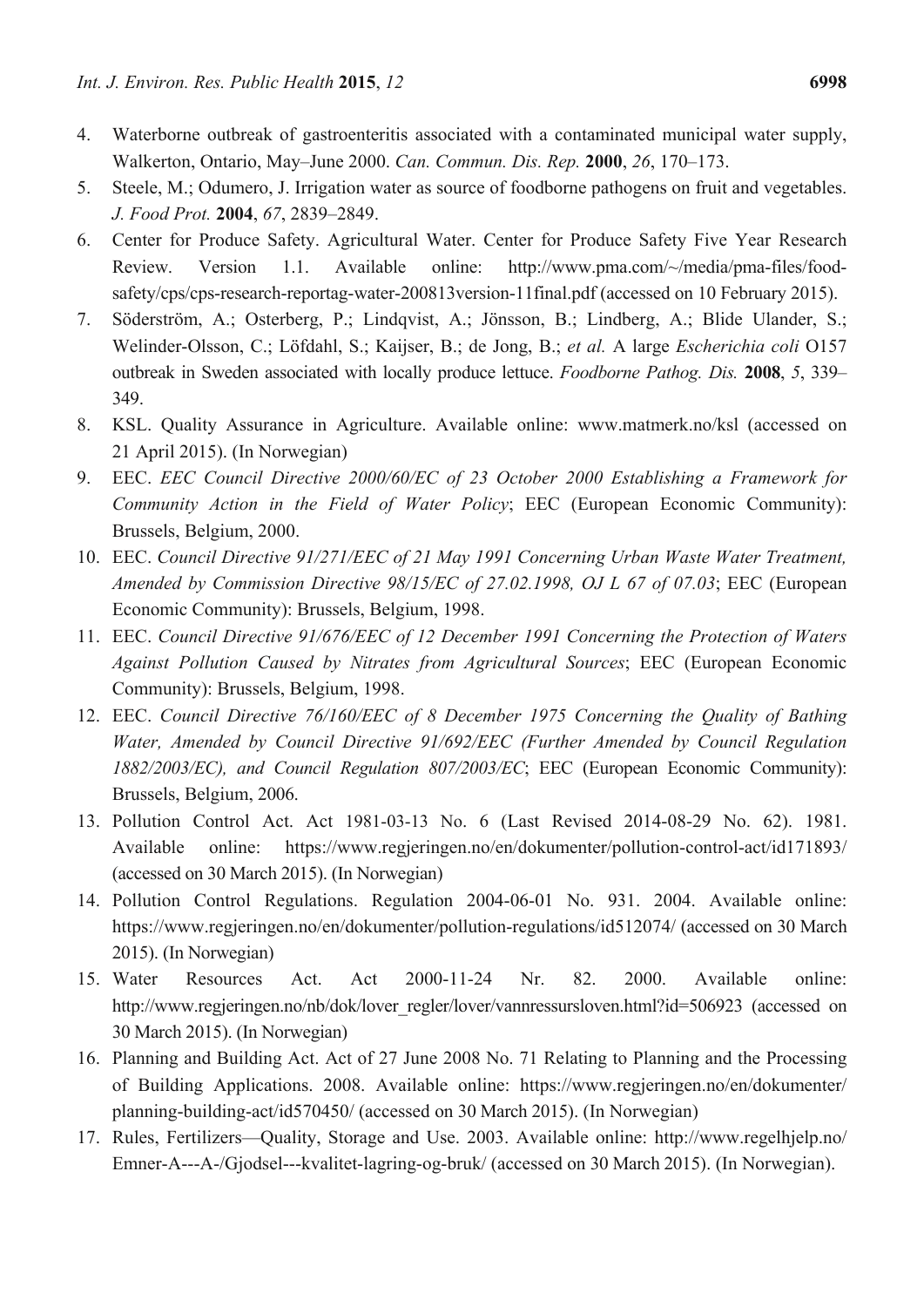- 18. Regulation for the Use of Organic Manure. Regulation 2003-07-04 No. 951. 2003. Available online: https://lovdata.no/dokument/SF/forskrift/2003-07-04-951 (accessed on 30 March 2015). (In Norwegian)
- 19. Regulations for Water and Sewage Fees, Lier Municipality, Regulation 2005-12-12 No.1807. 2005. Available online: https://lovdata.no/dokument/OV/forskrift/2005-12-12-1807 (accessed on 30 March 2015). (In Norwegian)
- 20. Norwegian Meterological Institute. eKlima. Available online: http://sharki.oslo.dnmi.no/portal/ page? pageid=73,39035,73\_39049&\_dad=portal&\_schema=PORTAL (accessed on 15 April 2015).
- 21. Vest-Viken Water Area Authority. Chapter 13.13 Lier River Water Area. In Principal Questions of Water Management. Version 14 June 2012. Available online: http://www.vannportalen.no/ lierelva (accessed on 30 October 2014). (In Norwegian)
- 22. Lier Municipality. About Lier Municipality. Version 5 February 2015. Available online: http://www.lier.kommune.no/organisasjon/om-lier/#sthash.YYCm7byT.dpuf (accessed on 30 October 2014). (In Norwegian)
- 23. Norwegian Water Resources and Energy Directorate. Hydrological Data Station 11.6.0.1001.1 Oppsal. Available online: http://www.nve.no/no/Vann-og-vassdrag/Data-databaser/Data-i-Hydra-II-databasen/ (accessed on 2 March 2015). (In Norwegian)
- 24. Norwegian Environment Agency. Database on Water Environment. Available online: http://vannmiljo.miljodirektoratet.no/ (accessed on 13 February 2015). (In Norwegian)
- 25. Standard Norway. *Water Analysis—Thermotolerant Coliforme Bacteria and Presumptive E. coli. Membrane Filtration Method*; Norwegian Standard 4792:1990; Standard Norway: Oslo, Norway, 1990.
- 26. International Organization for Standardization. *Water Quality—Enumeration of Escherichia coli and Coliform Bacteria—Part 2: Most Probable Number Method*; ISO 9308–2:2012; International Organization for Standardization: Geneva, Switzerland, 2012.
- 27. NMKL. *Thermotolerant Campylobacter. Detection, Semi-quantitative and Quantitative Determination in Foods and Drinking Water, NMKL 119*, 3rd ed.; NMKL (Nordic Committee on Food Analysis): Oslo, Norway, 2007.
- 28. NMKL. *Salmonella. Detection in Foods, NMKL 71*, 5th ed.; NMKL (Nordic Committee on Food Analysis): Oslo, Norway, 1999.
- 29. Statistics Norway. Tables 07459: Population, by Sex and One-Year Age Groups. 1 January (M), 04861: Area and Population of Urban Settlements (M), 08646: Holdings, Total, and Holdings with Various Crops (M), 06459: Holdings Keeping Domestic Animals of Various Kinds (M), 06447: Domestic Animals, by Kind (M), 06462: Agricultural Area, by Use (decare) (M). Available online: http://www.ssb.no/en (accessed on 13 February 2015).
- 30. Norwegian Forest and Landscape Institute. Map AR50: Area Resources. Available online: http://kilden.skogoglandskap.no/map/kilden/index.jsp?theme=AR50 (accessed on 13 February 2015). (In Norwegian)
- 31. Sweco. Lier Action Plan for Sewage. Revision March 2010. Available online: http://www.lier.kommune.no/politikk-og-samfunnsutvikling/samfunnsutvikling/planer-og-rapporter/ #temaplan-vann-og-avl-p (accessed on 30 October 2014). (In Norwegian)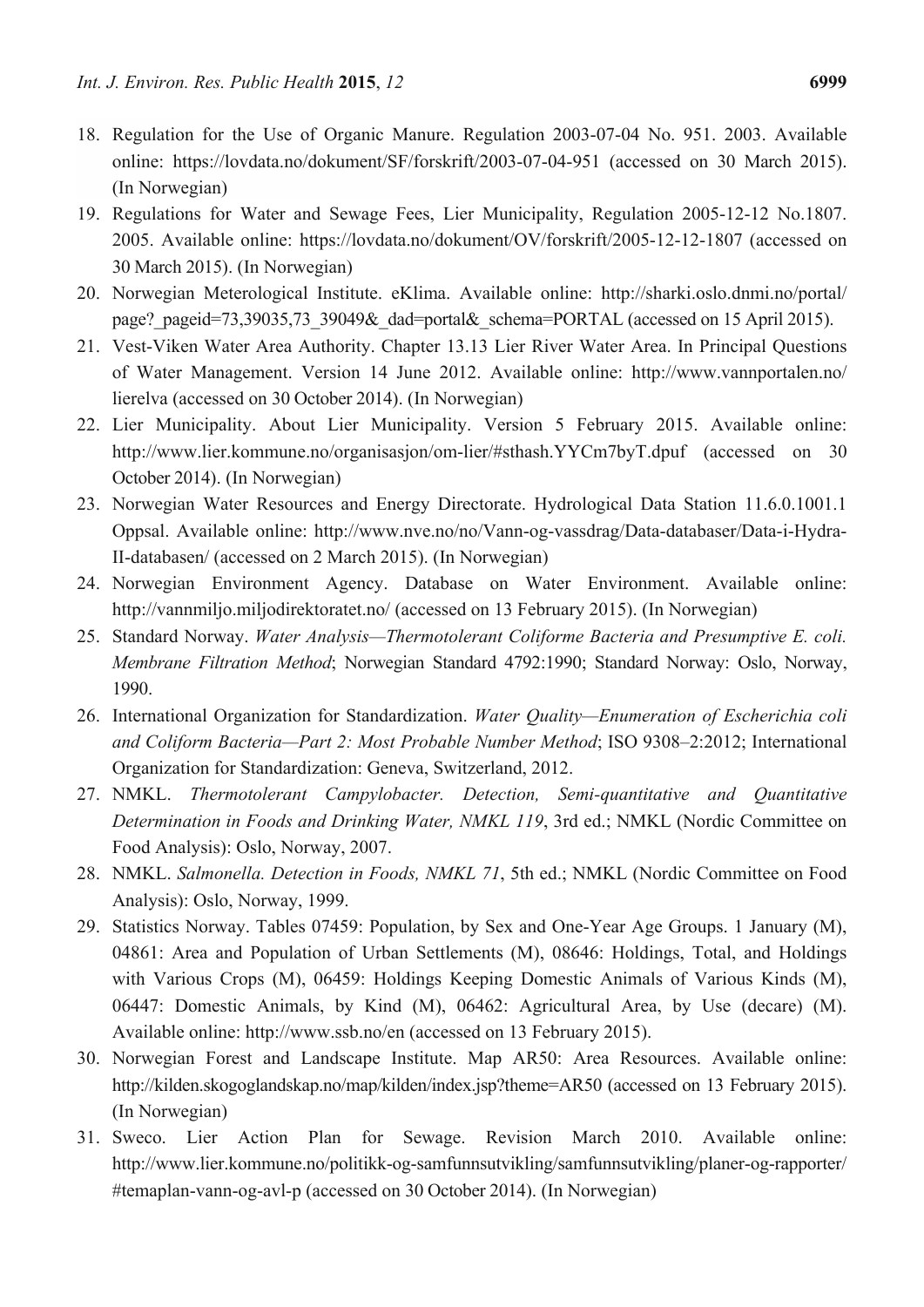- 32. Vest-Viken Water Area Authority. Lier River Water Area. Analysis of Local Measures. Available online: http://www.vannportalen.no/lierelva (accessed on 30 October 2014). (In Norwegian)
- 33. Norwegian Institute for Agricultural and Environmental Research. Agriculture Meteorological Service (LMT) Station Lier. Available online: http://lmt.bioforsk.no/agrometbase/ getweatherdata\_new.php (accessed on 2 March 2015). (In Norwegian)
- 34. Johannessen, G.S.; Loncarevic, S. Bacteriological analysis of irrigation water and lettuce. In Proceedings of the Xth International Congress of Bacteriology and Applied Microbiology, IUMS, Paris, France, 27 July–1 August 2002.
- 35. Johannessen, G.S.; Eckner, K.F.; Heiberg, N.; Monshaugen, M.; Begum, M.; Økland, M.; Høgåsen, H.R. Occurrence of *Escherichia coli, Campylobacter, Salmonella* and Shiga-toxin producing *E. coli* in Norwegian primary Strawberry Production. *Int. J. Environ. Res. Public Health* **2015**, doi:10.3390/ijerph120606919.
- 36. Norwegian Institute for Agricultural and Environmental Research. Small WWTP Solutions. Description of Different Treatment Solutions. Available online: http://www.bioforsk.no/ ikbViewer/page/prosjekt/tema?p\_dimension\_id=19541&p\_menu\_id=&p\_sub\_id=&p\_dim2=1954 8 (accessed on 28April 2015). (In Norwegian)
- 37. Municipal Agricultural Office. Personal Communication, 23 March 2015.
- 38. Schoumans, O.F.; Chardon, W.J.; Bechmann, M.E.; Gascuel-Odoux, C.; Hofman, G.; Kronvang, B.; Rubæk, G.H.; Uléng, B.; Dorioz J.-M. Mitigation options to reduce phosphorus losses from the agricultural sector and improve surface water quality: A review. *Sci. Total Environ.* **2014**, *468*, 1255–1266.
- 39. Hoffman, C.C.; Kjaergaard, C.; Uusi-Kämppä, J.; Bruun Hansen, H.C.; Kronvang B. Phosphorus retention in riparian buffers: Review of their efficiency. *J. Environ. Qual.* **2009**, *38*, 1942–1955.
- 40. Strawn, L.K.; Fortes, E.D.; Bihn, E.A.; Nightingale, K.K.; Gröhn, Y.T.; Worobo, R.T.; Wiedmann, M.; Bergholz, P.W. Landscape and meteorological factors affecting prevalence of three foodborne pathogens in fruit and vegetable farms. *Appl. Environ. Microbiol.* **2013**, *79*, 588–600.
- 41. Holvoet, K.; Sampers, I.; Seynnaeve, M.; Uyttendaele, M. Relationships among hygiene indicators and enteric pathogens in irrigation water, soil and lettuce and the impact of climatic conditions on contamination in the lettuce primary production. *Int. J. Food. Microbiol.* **2014**, *171*, 21–31.
- 42. Delbeke, S.; Ceuppens, S.; Hessel, C.T.; Castro, I.; Jacxens, L.; de Zutter, L.; Uyttendaele, M. Microbial safety and sanitary quality of strawberry primary production in Belgium: Risk factors for *Salmonella* and Shiga toxin-producing *Escherichia coli* contamination. *Appl. Environ. Microbiol.* **2015**, *81*, 2562–2570.
- 43. Pagadala, S.; Marine, S.C.; Micallef, S.A.; Wang, F.; Pahl, D.M.; Melendez, M.V.; Kline, W.L.; Oni, R.A.; Walsh, C.S.; Everts, K.L.; *et al*. Assessment of region, farming system, irrigation source and sampling time as food safety risk factors for tomatoes. *Int. J. Food Microbiol.* **2015**, *196*, 98–108.